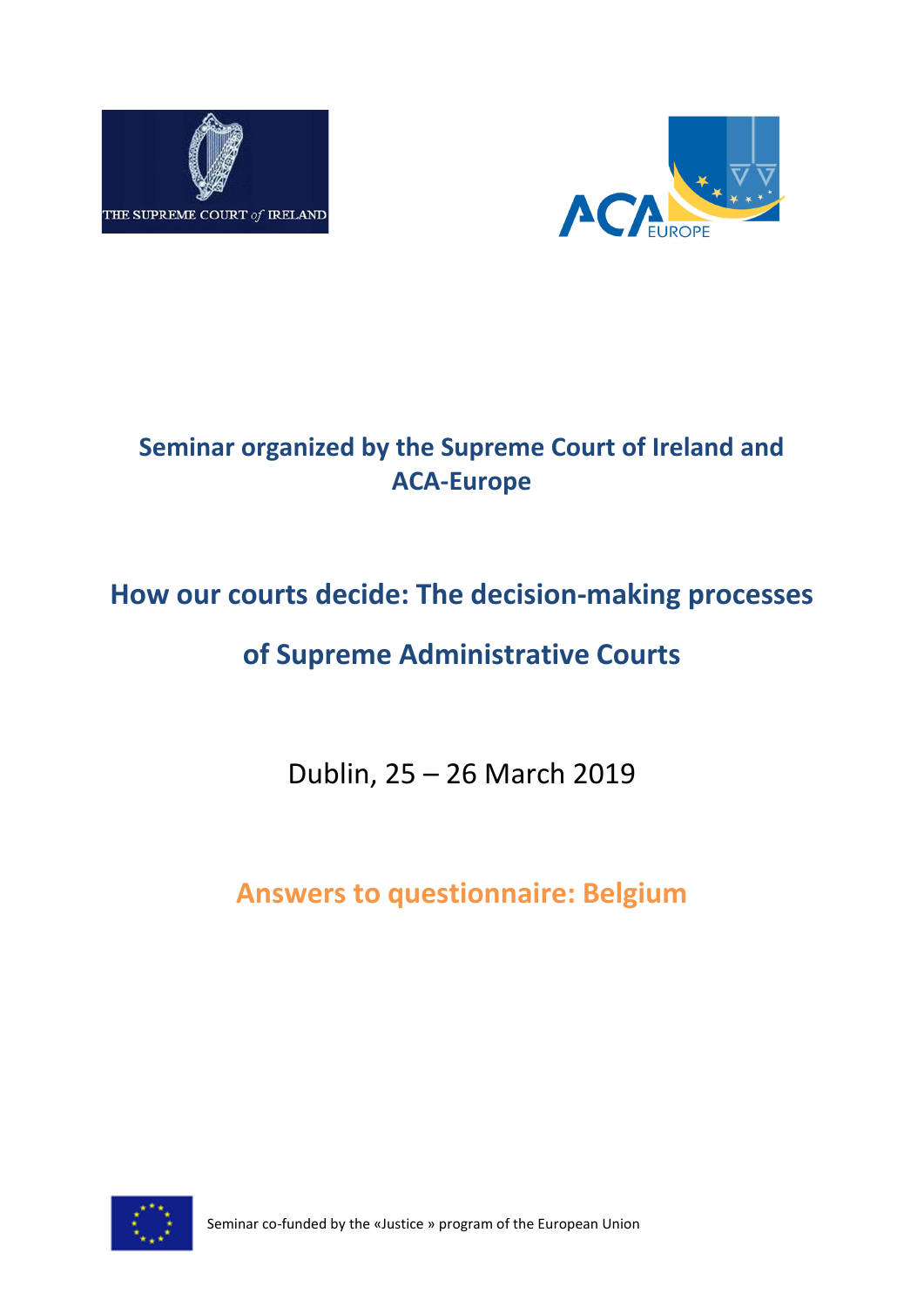# **ACA Seminar How our jurisdictions decide: The decision-making process of Supreme Administrative Courts Dublin, 25-26 March 2019**

**Supreme Court of Ireland**

#### **Questionnaire**

#### **I. Introduction**

1.1 The seminar will focus on the process followed by our national Supreme Administrative Courts in reaching their decisions. Each court will have its own formal rules, whether provided for in substantive law or in the internal rules or formal procedures of the court. Furthermore, each legal system will have its own culture and traditions which will inform the way in which the decision-making process progresses.

1.2 The purpose of this questionnaire and the seminar which will follow is to provide a greater understanding of both the similarities and differences which exist between the decision- making process in the respective Supreme Administrative Courts. We hope to derive useful information therefrom for comparison purposes. It is hoped that this will provide useful information both for comparative purposes but also to give each Supreme Administrative Court a better understanding of the process which may have led to decisions of the courts of other EU member states.

1.3 The Dublin seminar on the 25th and the 26th March 2019 for which this preparatory questionnaire is being distributed is envisaged as a sister seminar to that which will be organised by our German colleagues in conjunction with the General Assembly of the 12th to the 14th May 2019 in Berlin. While there may be some small and unavoidable overlap between the issues raised it is intended that the Dublin Seminar will focus on the decisionmaking process of the court whereas the Berlin Seminar will focus on access to the Supreme Court and its functions including, for example, the question of whether 'filters' are provided for in administrative procedural law.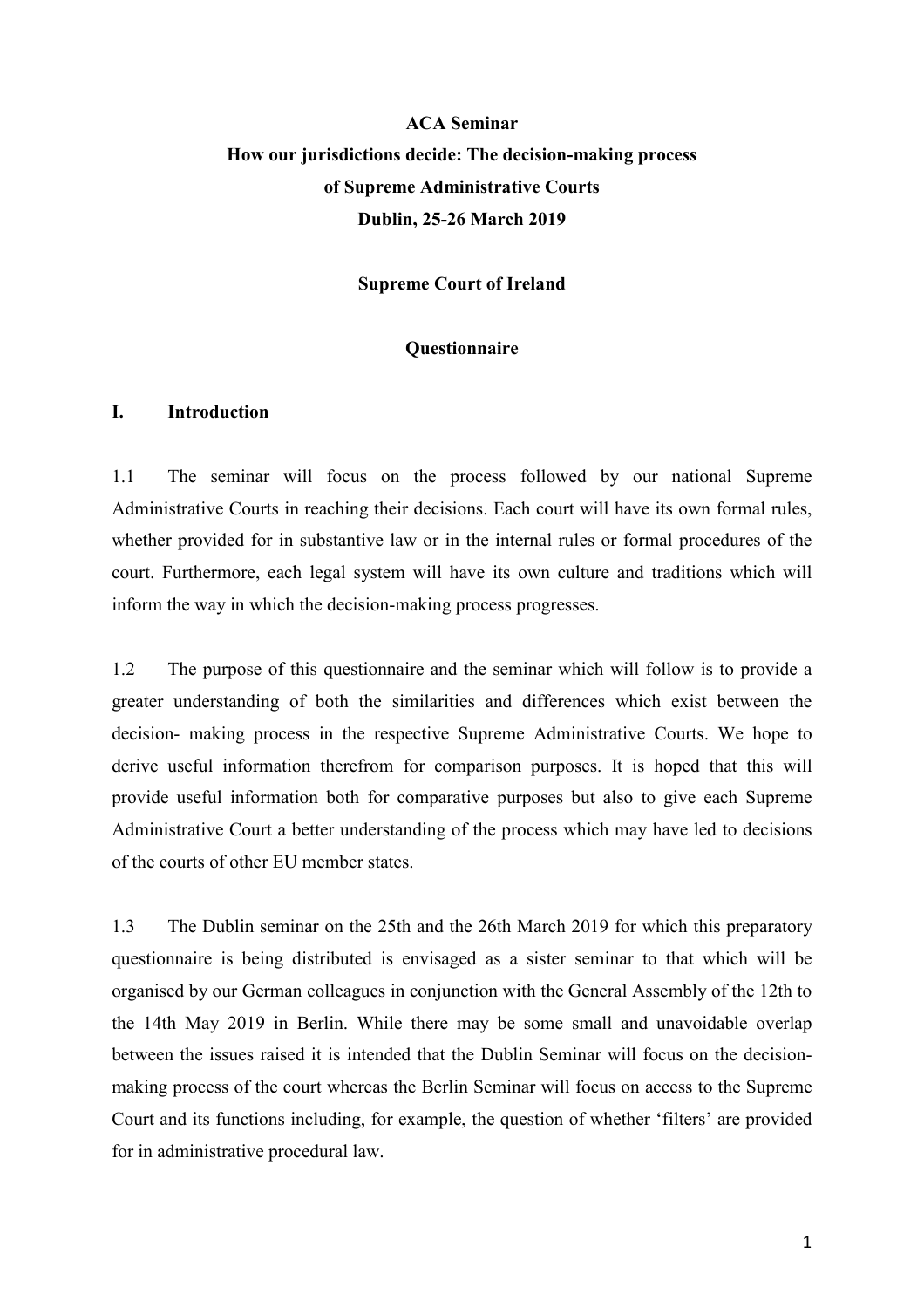1.4 Further, while this project is independent of the ACA-Europe transversal analysis project on 'The Quality of Judgements', there will be an inevitable link between certain elements of the questionnaire formulated for that project and aspects of this questionnaire.

1.5 Please note that when answering the questions in this questionnaire it is not (with the exception of the statistical questions regarding caseload under Part C) necessary to consider proceedings which lead to the making of provisional orders.

1.6 In addition, in the event that your institution undertakes legislative functions such as providing advice on proposed legislation as well as the function of adjudicating cases in the context of court litigation, it is not necessary to include information pertaining to the legislative functions when responding to the below questions.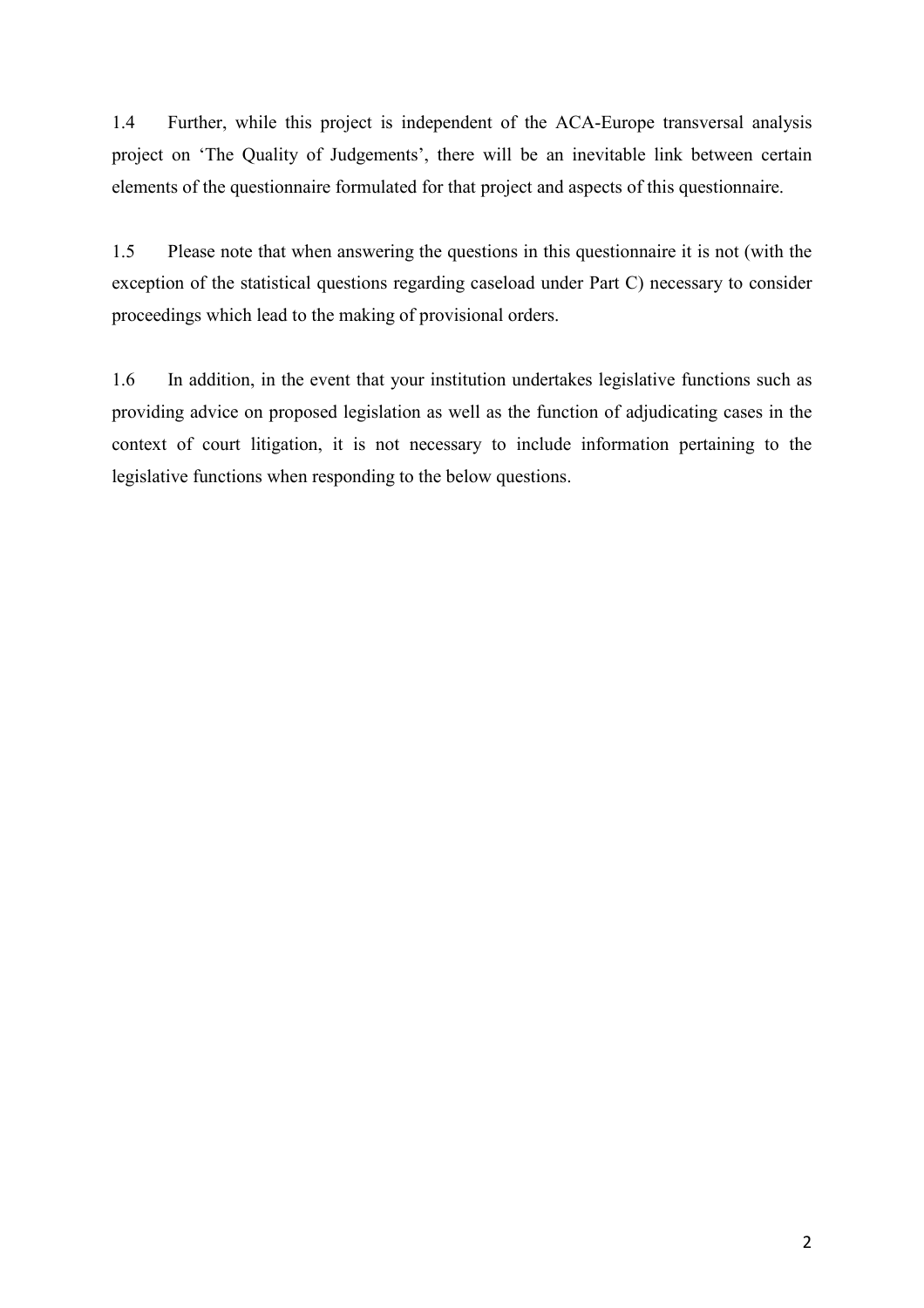#### **II. Questions**

### **A. Background questions in relation to your Supreme Administrative Court/ Council of State**

**1. What is the formal title of your Supreme Administrative Court/Council of State ('institution')? Please provide the name of your institution in your national language and the English translation if possible.** 

Conseil d'Etat – Council of State

#### **2. What country/jurisdiction does your institution serve?**

All territory of the Belgian State

**3. Where is your institution based (i.e. its seat)?** 

Brussels (Belgium)

**4. Please provide a link to your institution's website (if available), including a link to the English or French version or pages of the website if available.**

[www.raadvst-consetat.be](http://www.rradvst-consetat.be/)

#### **B. The structure of your Supreme Administrative Court/Council of State**

#### **5. Please provide an outline of:**

**(a) The main functions of your institution (e.g. a first and last instance court, court of cassation or court of appeal);** 

The administrative litigation section of the Council of State rules, as a supreme administrative jurisdiction, by way of judgement on the appeals for annulment initiated against all administrative acts, and may grant q compensating indemnity following judgements of annulment or judgements recording an illegal action.

It also rules in cassation upon the decisions rendered by the administrative jurisdictions when they are established.

In certain specific matters the administrative litigation section exercises a competence of full jurisdiction (e.g. electoral litigation).

The competence of the administrative litigation section to rule in urgent proceedings and the competences pertaining to the legislative section are not dealt with in this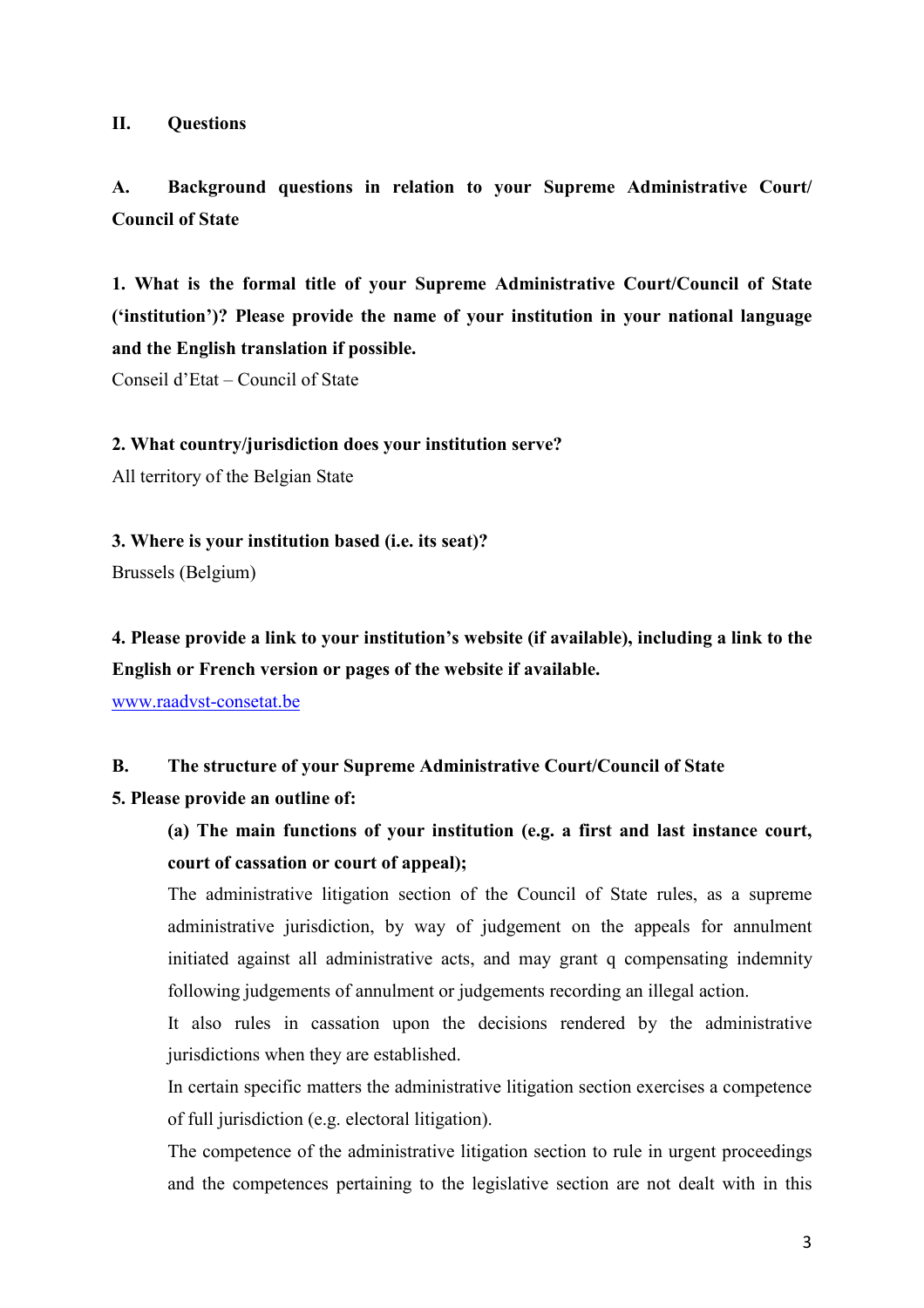questionnaire, in compliance with the instructions of the Introduction (cf. *supra* I.5 and I.6).

**(b) The nature of your institution (e.g. a Supreme Administrative Court or a Supreme Court with jurisdiction in other areas of law); and** 

Supreme administrative court

**(c) Its place within the overall court structure in your country/jurisdiction.** 

High administrative jurisdiction which rules as supreme jurisdiction, and which is placed at the summit of the hierarchy of administrative litigation.

### **C. Caseload**

 $\overline{a}$ 

### **6. How many judges[1](#page-4-0) serve on your institution?**

The administrative litigation section is headed by the First President and is, in addition, comprised of 10 chamber presidents and 20 Councillors of State.

### **7. How many cases[2](#page-4-1) are brought to your institution per year on average?**

Over the last three judicial years, an average of 3030 cases were enrolled but, as will be detailed below, all of these cases do not give rise to an oral hearing (see question 19).

### **8. How many cases does your institution process[3](#page-4-2) per year on average?**

Over the last three judicial years, an average of 2559 final judgements were pronounced, and an average of 280 judgements of non-admission in cassation were rendered. To evaluate the global workload, to this must be added an average of 818 interim judgements pronounced per judicial year (over the last three judicial years).

### **D. Internal organisation of the Supreme Administrative Court**

<span id="page-4-0"></span> $<sup>1</sup>$  Please include figures concerning judges only and not the number of Advocates General (which will be dealt</sup> with under question 11) or judicial assistants/clerks/researchers (which will be dealt with under question 13.

<span id="page-4-1"></span><sup>&</sup>lt;sup>2</sup> In this question 'cases' means the average number of incoming cases per year, whether litigious (in which the judge(s) decides a dispute) or non-litigious (where a case in which there is no dispute is brought before the Supreme Administrative Court) and in all categories of cases if your Supreme Administrative Court does not deal solely with administrative law cases (for example, civil and commercial law, criminal law etc). It refers to both cases decided in writing and by oral hearing. It includes applications submitted to a Supreme Administrative Court before any filtering process is undertaken if such a mechanism exists.<br> $3$  Please indicate the average number of cases that come to an end in your Supreme Administrative Court each

<span id="page-4-2"></span>year either through a judgement or any other decision that ends the procedure, whether it has been considered in writing or by oral hearing.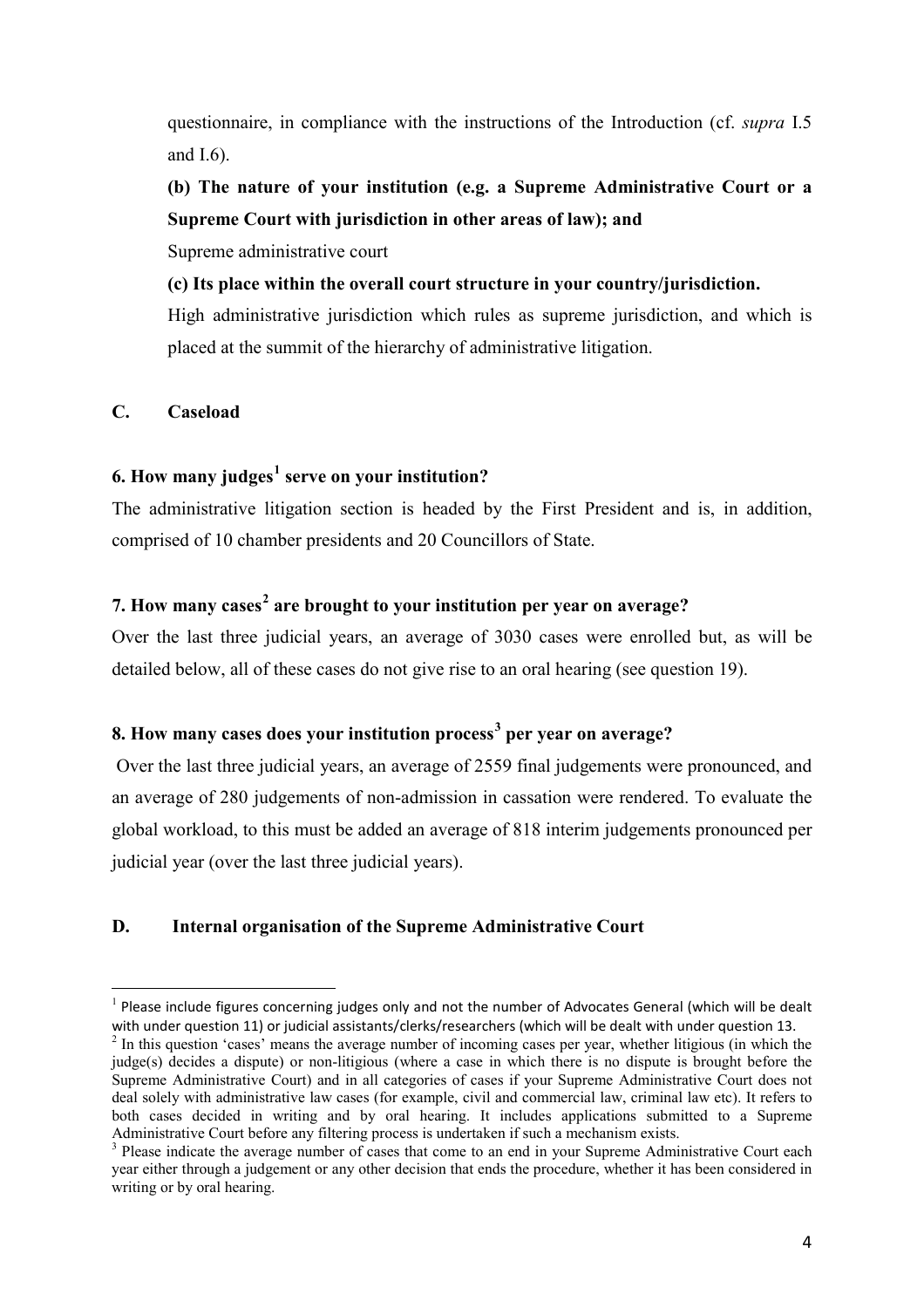#### **9. Does your institution have chambers/divisions?**

The administrative litigation section is distinguished from the legislative section (not dealt with in the questionnaire, *supra* I.6), and is divided into francophone and Dutch-speaking chambers.

#### **10. If yes, provide the following details:**

#### **a. How many chambers/divisions?**

The administrative litigation section is comprised of five chambers per linguistic role (French and Dutch), namely 10 chambers in total.

There also exists a bilingual chamber (French-Dutch) and a combined chamber (French or Dutch or German) responsible for germanophone litigation.

#### **b. How many judges serve in each chamber/division?**

Three judges

# **c. The nature of particular areas of specialisation in your Supreme Administrative Court by chamber or otherwise (if any) (e.g. commercial division, environmental division etc.).**

The various chambers certainly have a certain specialisation in different litigation, but it is difficult to specify them, notably due to the fact that there are differences of distribution between the two linguistic roles.

The distribution of matters between the chambers is done each year by the First President by means of an order.

This distribution may be consulted on the website of the Council of State.

http://www.raadvst-consetat.be/?lang=fr&page=about\_organisation\_council\_page12

### **d. Do judges move between chambers/divisions? If so, how is this transfer determined?**

In theory, a judge is allocated to a determined chamber for an *a priori* unlimited term. In practice, a judge may nevertheless change chamber either upon their request or due to the requirements of the service. In any event, the change of allocation is a decision which is up to the court overseer responsible for the administrative litigation section; currently, this is the first president.

# **e. Is it possible for a judge to be assigned to more than one Chamber at a time?**  Each Councillor of State is a deputy in all of the other chambers of the administrative litigation section.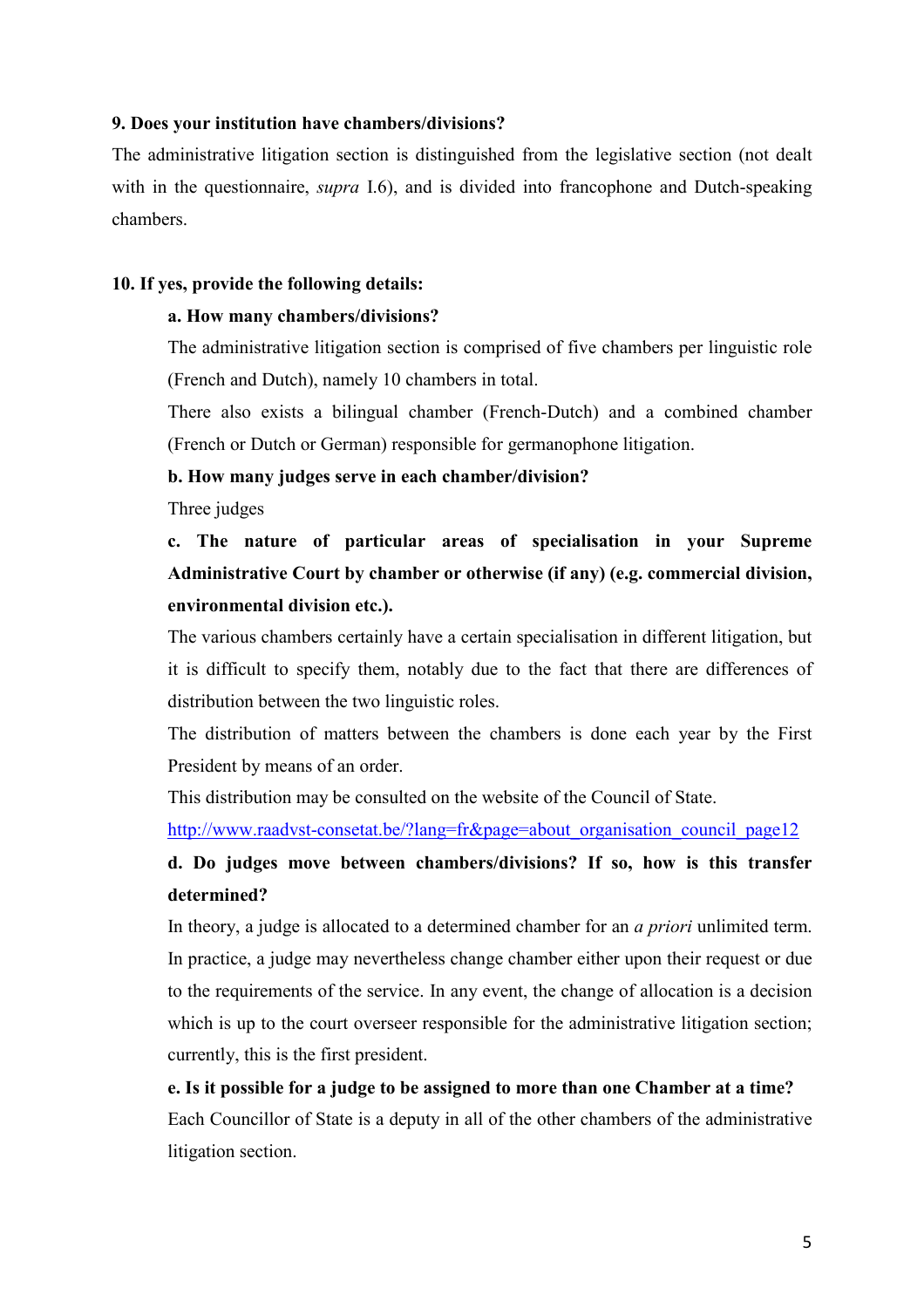Certain Councillors of State - which justified the knowledge of another language (French, Dutch or German) - are allocated both to a chamber of their linguistic role and to the bilingual chamber (French-Dutch) and/or to the combined chamber (French or Dutch or German) responsible for germanophone litigation.

# **f. Are there different levels of chambers, for example, an 'ordinary chamber' and Constitutional Review Chamber?**

No.

**g. How many judges are usually assigned to consider and decide an average case?**

Three.

#### **h. Does the number of judges assigned to decide cases vary? If yes:**

#### **(i) Based on what rules or factors?**

In virtue of the Co-ordinated Laws on the Council of State (hereinafter the CLCS), a single judge rules:

1° on requests for stays and interim measures (not dealt with in the questionnaire, cf. *supra* I.5);

2° in the domain of recourse for annulment or recourse in cassation for which a party did not comply with the procedural timeframes, when the recourse must be declared as unfounded, discontinuance of appeal, must be stricken from the roll, or for a processing of applications which only give rise to succinct debates;

3° on the admissibility of recourse in cassation.

[http://www.raadvst-consetat.be/?page=about\\_law&lang=fr](http://www.raadvst-consetat.be/?page=about_law&lang=fr)

# **(ii) Who decides how many judges are assigned to consider and decide a particular case?**

The president of the chamber, on the basis of the co-ordinated laws (cf. (i)).

# **i. Is there a procedure for certain cases to be elevated to a grand chamber or plenary session? If yes, how is this decided and how many judges decide?**

There are two types of referral of a case to a larger panel:

Either referral before the general assembly of the administrative litigation section: this decision is taken by the court overseer responsible for the administrative section, and this in order to endure the coherence of the jurisprudence (see article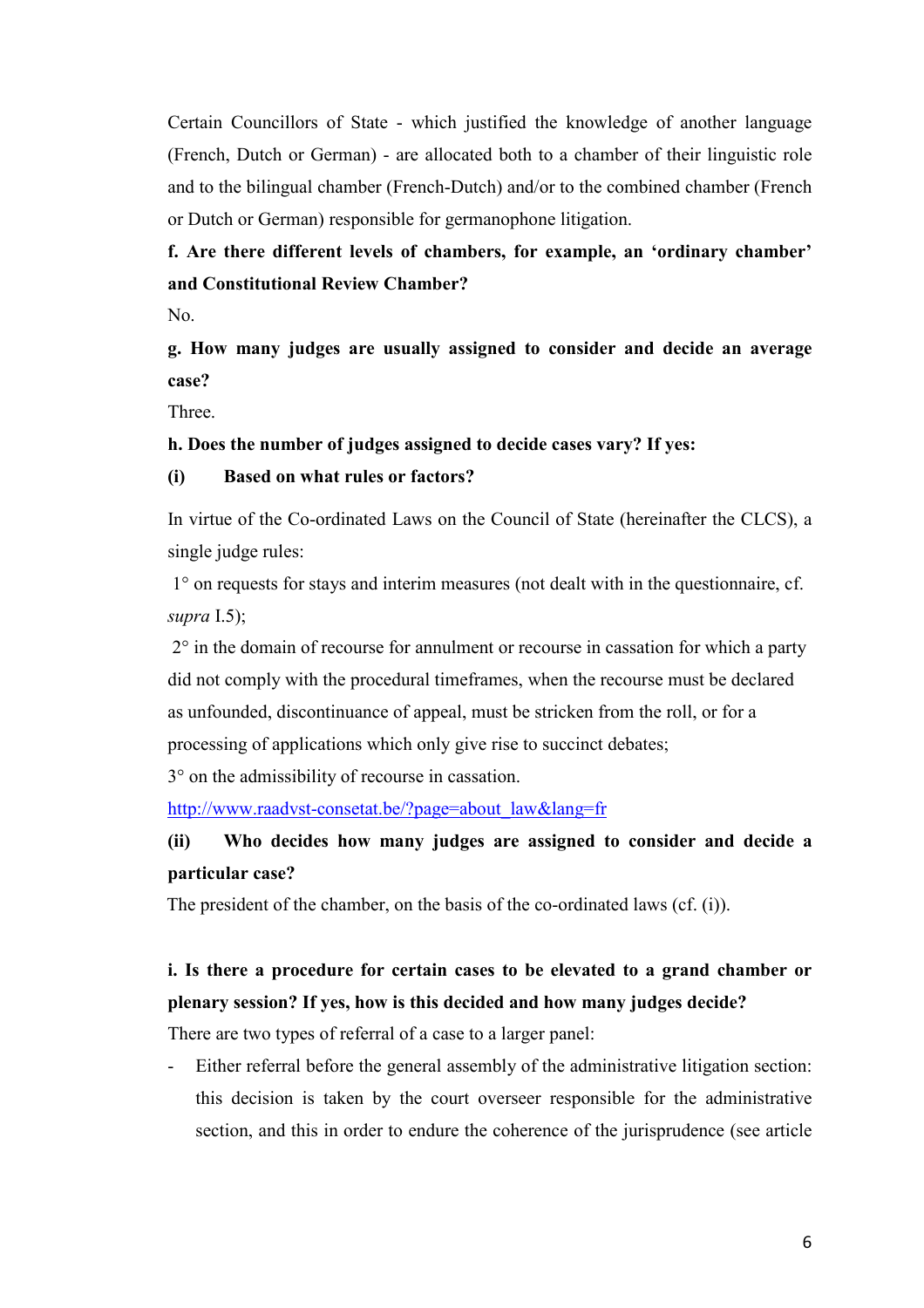92, § 1, and 92, § 2, paragraph, of the laws on the Council of State, co-ordinated on 12 January 1973, hereinafter the CLCS);

- Or referral to combined chambers of the administrative litigation section: this referral is also decided by the court overseer responsible for the administrative litigation section for cassation matters (see article 92, § 2, of the CLCS). This referral is either done to ensure the coherence of the jurisprudence (paragraph 1) or done in an obligatory fashion if the contested decision was rendered, by the first jurisdiction, in combined chambers or in general assembly (paragraph 3).

A specific case also deserves to be mentioned: that of the referral of the general assembly for "fringe" litigation (art. 93 of the CLCS).

## **j. Are judges assigned certain additional roles (e.g., rapporteur, case manager, other specific responsibilities etc.) relating to a particular case?**

#### **If yes, specify the additional roles and explain how these roles are assigned.**

The judge-rapporteur is given the task by the president of the chamber of reporting on the hearing and drawing up the draft ruling.

Even if this remains exceptional, given the role of the advocate general's office [auditorat] (see question 11), it may also lead to various investigatory measures (site visit, correspondence with the parties, hearing of witnesses, designation of experts, etc.). On this subject, referral is made to articles 16 to 25 of the order of the regent of 23 August 1948, determining the procedure before the administrative litigation section of the Council of State.

[http://www.raadvst-consetat.be/?page=about\\_law&lang=fr](http://www.raadvst-consetat.be/?page=about_law&lang=fr)

# **k. How significant is the role of the Chief Judge or President of the court in determining:**

#### **(i) The assignment of cases to chambers or panels of judges;**

The First President decides each year on the allocation of matters to chambers by order or, during the year, for operating reasons - in concert with the presidents of the concerned chambers.

Each new case is, from day to day, attributed by the First President to the competent chamber on the basis of the above-mentioned order.

**(ii) The number of judges assigned to consider and decide a particular case;**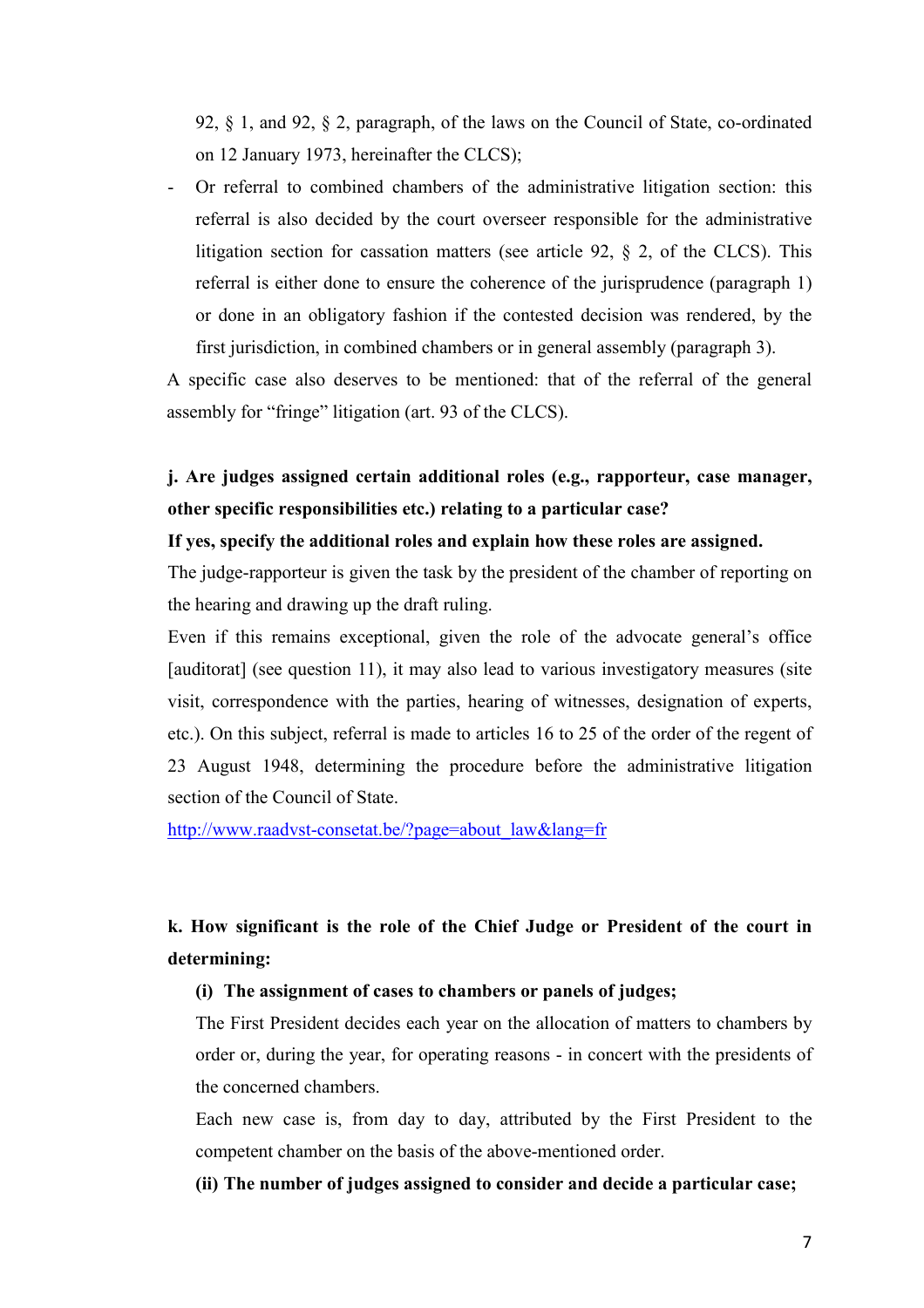See above, h and i.

**(iii) The assignment of certain additional roles to judges (see (f) above);**

**(iv) Any other matters you consider relevant in this context. For example, are there any other special panels, General Assemblies or bodies of judges to which cases are assigned.**

See above, i.

Except in the cases laid down in law, the First President never intervenes in the unfolding of a case. If the designated chamber refers a case to him, it is because it is of the opinion that this case must be processed by another chamber, e.g. a bilingual chamber, the general assembly or the combined chambers. On this occasion, the First President applies the co-ordinated laws and refers the case to the court panel which is legally competent.

#### **11. Does the position of Advocate General exist in your legal system?**

YES through the Advocate General's office (Auditorat).

**If yes, please indicate:**

**(i) The number of Advocates General or equivalent members of your institution;**

**(ii) The function of the Advocate General in the context of your institution; and**

**(ii) The extent to which the Advocate General participates in proceedings before your institution.**

 $(i)$  The Belgian Council of State is, asides the Council in the strict sense of the term  $(=$  the Councillors of State – see question 6), also comprised of an Auditorat (Advocate General's office) comprising an auditor general, 14 first auditor heads of section and 64 first auditors, auditors and deputy auditors, (art. 69,  $2^{\circ}$ , of the co-ordinated laws on the Council of State)<sup>[4](#page-8-0)</sup>. The auditors are, like the Councillors of State, magistrates.

<span id="page-8-0"></span> $\frac{1}{4}$ <sup>4</sup> To which must be added 12 auditors appointed in the context of the temporary extension "in order to be able to reduce or avert the delay in the administrative litigation section, or deal with the workload in the legislative section" (art. 123, § 1, of the co-ordinated laws on the Council of State). This temporary increase ended on 31 December 2015. Nevertheless, on the justified suggestion of all of the heads of section, the number of members of the Advocate General's office mentioned in article 69,  $2^{\circ}$  (= the above-mentioned legal framework) may, if needed, be increased via royal decree deliberated in the Council of Ministers by six first auditors, auditors and deputy auditors by linguistic role, for a renewable period of two years at the maximum (art. 123, § 1, of the same co-ordinated laws). This framework is now practically extinguished.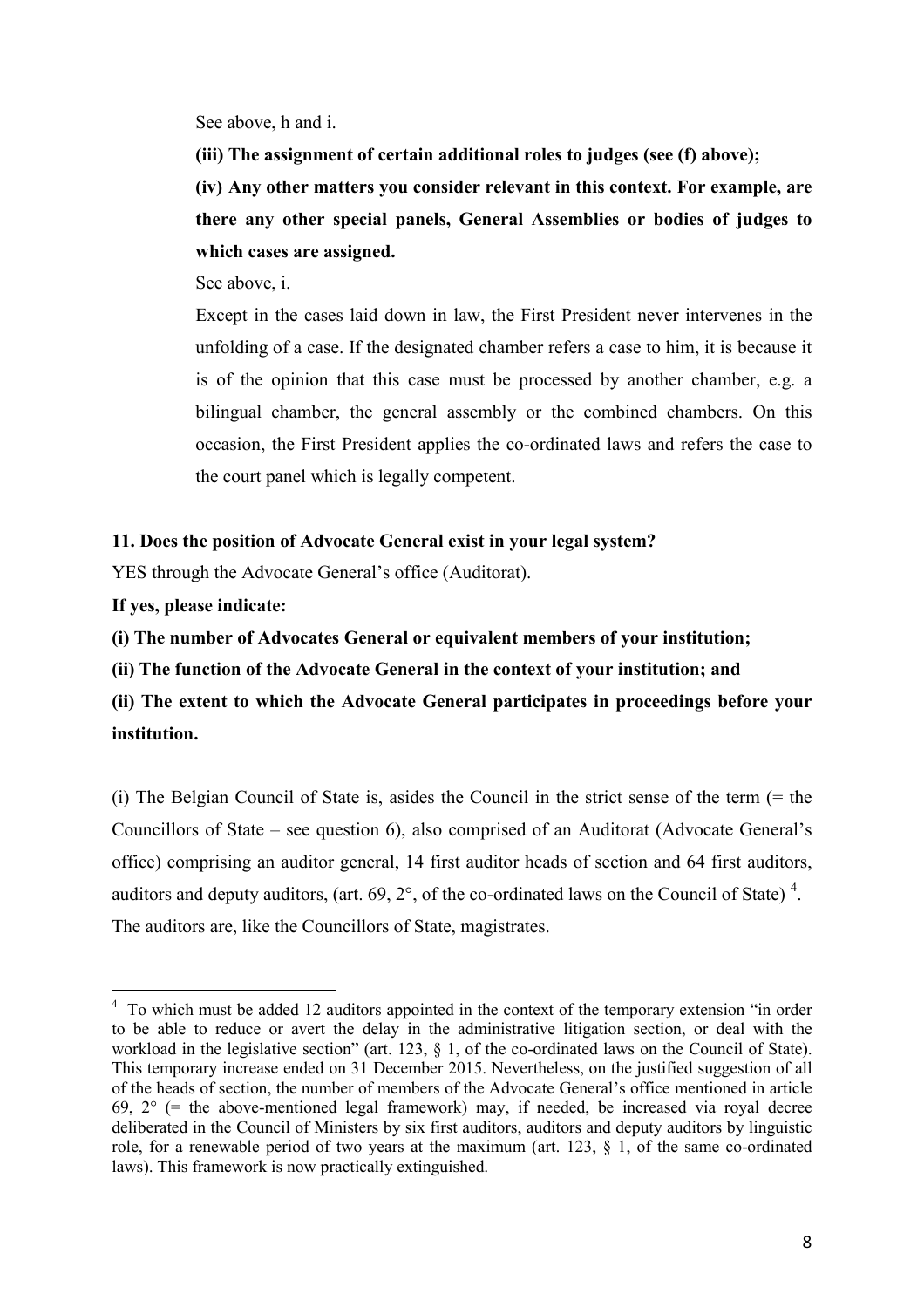Twelve auditors per linguistic role (French and Dutch) are allocated, in priority, to the legislative section, and thus do not participate in the administrative litigation section (art. 76, § 1, paragraph 6, of the CLCS)

#### *(ii) and (iii)*

# *Management of the Advocate General's office - role of the Advocate General's office in procedures before the Council of State*

The auditor general and the deputy auditor general, each as concerns him regarding his linguistic role, distribute the cases among the members of the Advocate General's office and steer their work.

The first auditors heads of section participate in this steering. The deputy auditor exercises these functions under the direction of a first auditor head of section or a first auditor designated by him (art. 75 of the above-mentioned co-ordinated laws).

The auditors assess the dossiers submitted to the administrative litigations section of the Council of State, and participate in the activities of the legislative section (art. 76, § 1 of the same co-ordinated laws).

Thus the auditors in administrative litigation, in seeing to the accomplishment of preliminary measures, participate in the assessment of the case (art. 76, § 1, para. 1, of the same coordinated laws) and draft a report, which contains, in general, a summary of the facts of the case and the arguments of the parties, as well as an examination on the well-foundedness of the latter.

In this context, the auditor possesses certain investigatory powers. Thus he may, for example, correct or complete the designation, by the applicant, of the adverse party. He may also correspond directly with all authorities and administrations and request of them, as well as of the parties, all useful information and documents and impose a deadline on the parties to supply the requested information and documents. Failing communication of the latter in said timeframe, he drafts the report as it stands. He may demand any additional explanations from the parties and lawyers (art. 12 and 16 General procedure regulation - Order of the Regent of 23 August 1948). The auditor may hear the parties and any other persons, make any onsite findings, and designate experts and determine their missions (art. 17, 19 and 20 of the abovementioned regulation). This list is not exhaustive.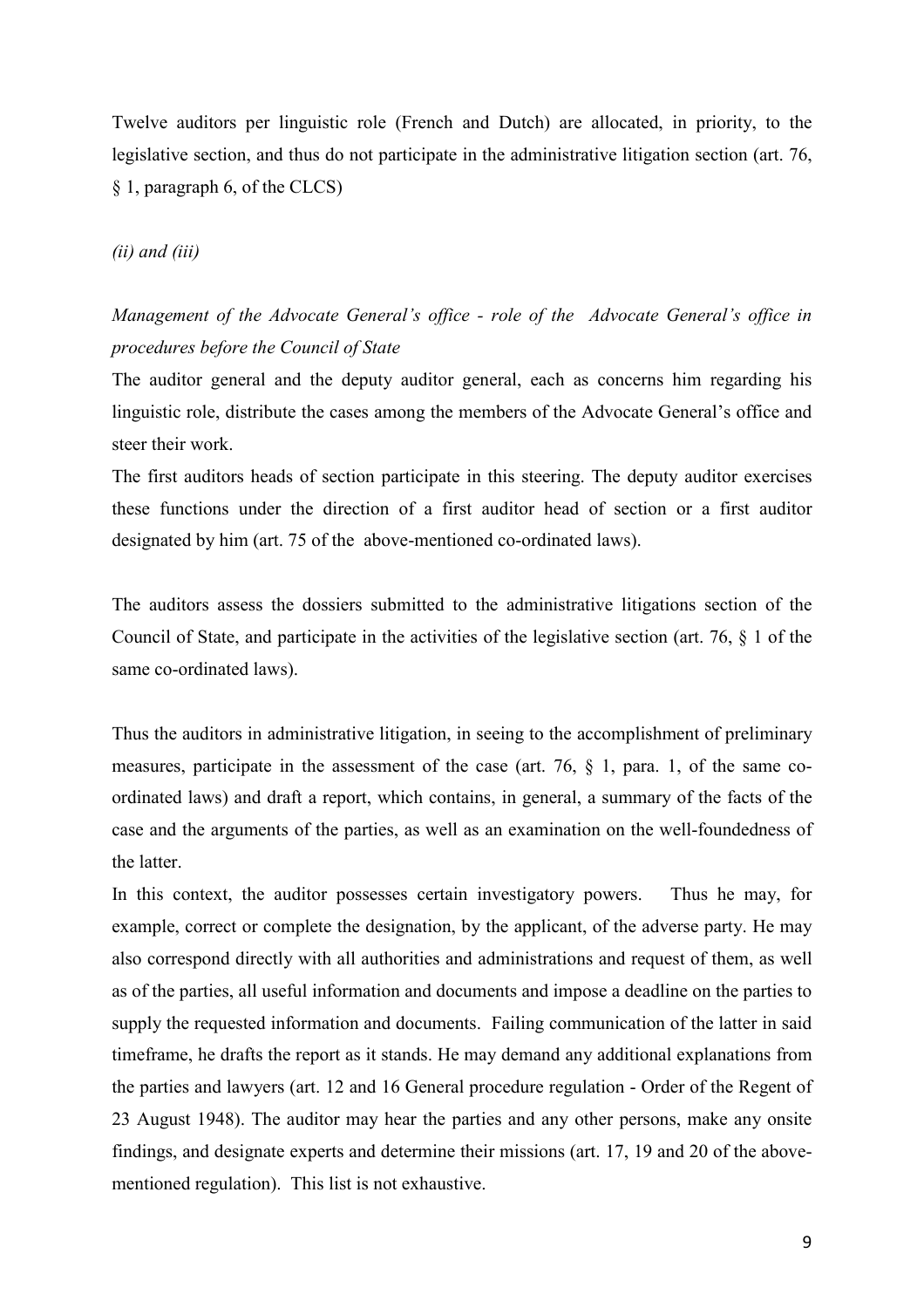If an investigation takes place, the administrative litigation section orders that it be effected either at its hearing, or by a member of the Council of State, or by the competent member of the judge advocate's office designated by the auditor general. The auditor general or the member of the judge advocate's office designated by him may automatically proceed to perform the investigative measures (art. 25, para. 1 of the above-mentioned laws). According to article 76, § 1, paragraph 1 of the co-ordinated laws, the auditors may only be made responsible for investigations decided upon by the administrative litigation section by means of an order. The auditor general may order that the witnesses are heard under oath (art. 25, para. 2 of said co-ordinated laws).

This report of the auditor is notified to the parties, who may react in the last statements of case. If the report concludes a rejection and the applicant party does not request the continuance of the procedure within a timeframe of 30 days counting from the notification of the report, there is a presumption of discontinuance by the applicant party (art. 21, last paragraph of the above-mentioned co-ordinated laws). The administrative litigation section may, on the other hand, according to an accelerated procedure, annul the contested act or regulation if the adverse party or the party with an interest in the settlement of the dispute does not initiate a request to continue the procedure within a timeframe of 30 days after the notification of the auditor's report in which the annulment is proposed (art. 30, § 3, of the same co-ordinated laws).

The auditor may also accelerate the procedure by drafting a "succinct debates" report.

The auditors give their opinions to the administrative litigation section during the public hearing at the conclusion of the debates (art. 76, § 3 paragraph 5 of the same co-ordinated laws). This opinion consists in indicating the decision which the auditor would take if he were responsible.

If applicable, the report of the auditor may be limited to the ground for dismissal or the ground on the merits which enables the solution of the dispute. In this case, the administrative litigation section rules by means of a judgement on the conclusions of the report (art. 24, para. 2 of the same co-ordinated laws). If it turns out that the conclusions of the report do not enable the resolution of the dispute, in its order the chamber may instruct the advocate general's office, according to the case, to examine one more means or exceptions which it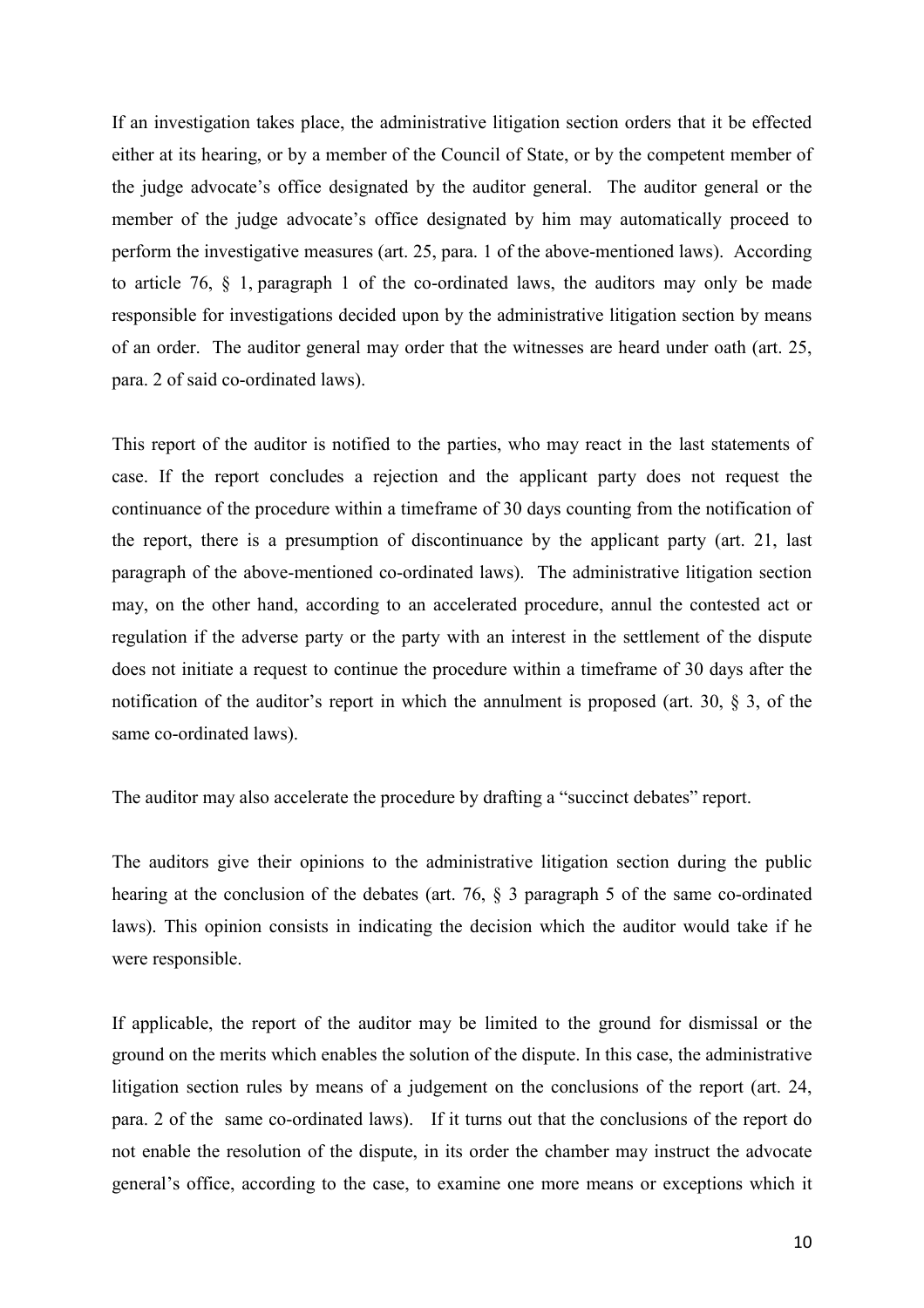specifies, or the later examination of recourse together with an investigative measure which it orders in its judgement (art. 24, para. 3 of the same co-ordinated laws).

It is important to note that in its report and opinion, the auditor is independent and is not subject to instructions by his head of section (or of the Council) on the content of this report or opinion.

He is not party to the dispute but acts as an *amicus curiae*.

In more than 70% of cases, the litigation section of the Council follows the conclusions of the report and the opinion of the auditor.

The members of the Advocate General's office do not participate in the examination of admissibility of the recourse in administrative cassation (art. 76, § 1, paragraph 4, of the same co-ordinated laws).

When, after having noted the opinion of the auditor responsible for the report, the auditor general believes that in order to ensure the coherence of the jurisprudence a case must be handled in the general assembly of the administrative litigation section, the first president orders referral to said assembly (art. 92, § 1, last paragraph of the above-mentioned coordinated laws). When, after having noted the opinion of the auditor responsible for the report, the auditor general considers that in order to ensure the coherence of the jurisprudence the recourse in cassation (which has been declared admissible) must be processed in the combined chambers of the administrative litigation section, the first president or the president (if he is responsible for the administrative section), orders referral to the combined chambers of this section (art. 92, § 2, para. 3 of the same co-ordinated laws). If he considers that the interest of the case necessitates it, the first president or the president, if he is responsible for the administrative litigation section may decide, in derogation with the preceding, to refer the case to the general assembly of the administrative litigation section. He does the same where, after having noted the opinion of the auditor responsible for the report, the auditor general believes that to ensure the coherence of the jurisprudence, the case must be handled by the general assembly (art. 92, last paragraph of the same co-ordinated laws).

The members of the Advocate General's office are responsible for keeping updated, conserving and making available in the form of automated files the documentation relating to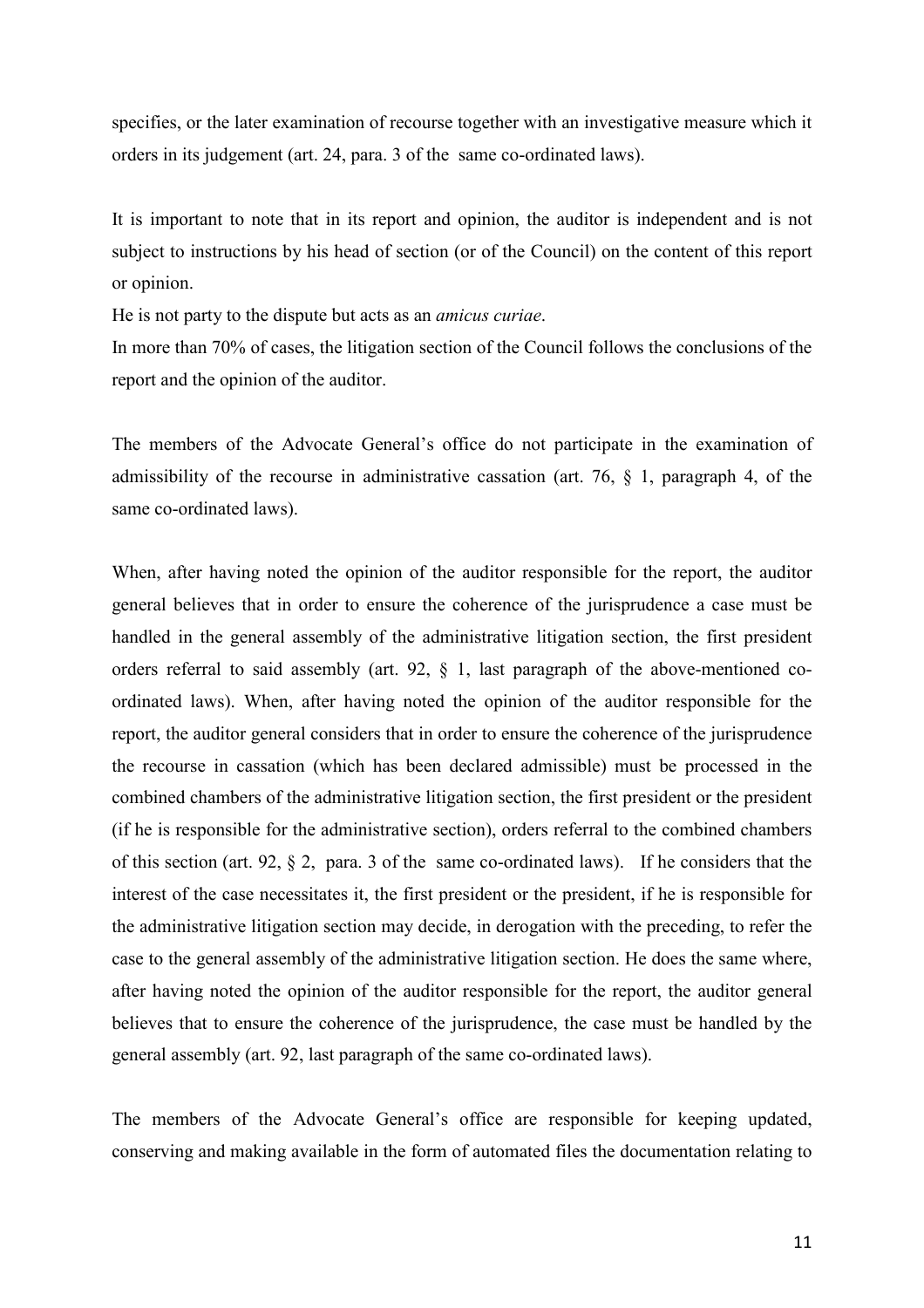jurisprudence and opinions of the Council of State (art. 76, § 2 of the same co-ordinated laws).

#### **E. Research and Administrative Assistance**

# **12. What level of research and/or administrative assistance is available to your institution?**

The Council of State has its own very complete library.

The members of the Council of State also dispose of (via a collective subscription) internet access to databases (legislation, jurisprudence, doctrine) managed by private publishing houses (StradaLex, Jura, etc.).

The Council of State also has a co-ordination office (comprised of 4 magistrates) mainly responsible for keeping legislation updated, codifying/co-ordinating certain texts and making its documentation available to members of the two sections (or even the public - refLex). On a day-to-day basis, the tasks accomplished by the co-ordination office concern mainly the legislative section. (See article 77 of the CLCS).

The members of the Advocate General's office of the Council of State are responsible for keeping updated, conserving and making available in the form of automated files the documentation relating to jurisprudence and opinions of the Council of State (see art. 76, § 2 of the CLCS).

### **13. How many officials provide legal research support to your institution?**

This role is assumed in various manners by different categories of people within the institution. It is thus not easy to provide a precise number.

We may, for example, identify the following persons:

- Certain Councillors of State benefit from the assistance of a legal attaché who may perform legal research; this does not exist in all of the chambers;
- All of the chambers benefit from the assistance of registrars; the majority of such registrars are, today, jurists capable of providing occasional help for legal research, even if this is not their main task;
- The Advocate General's office of the council of State also benefits from multiple legal attachés responsible, among other things, for supplying the databases mentioned above (question 12).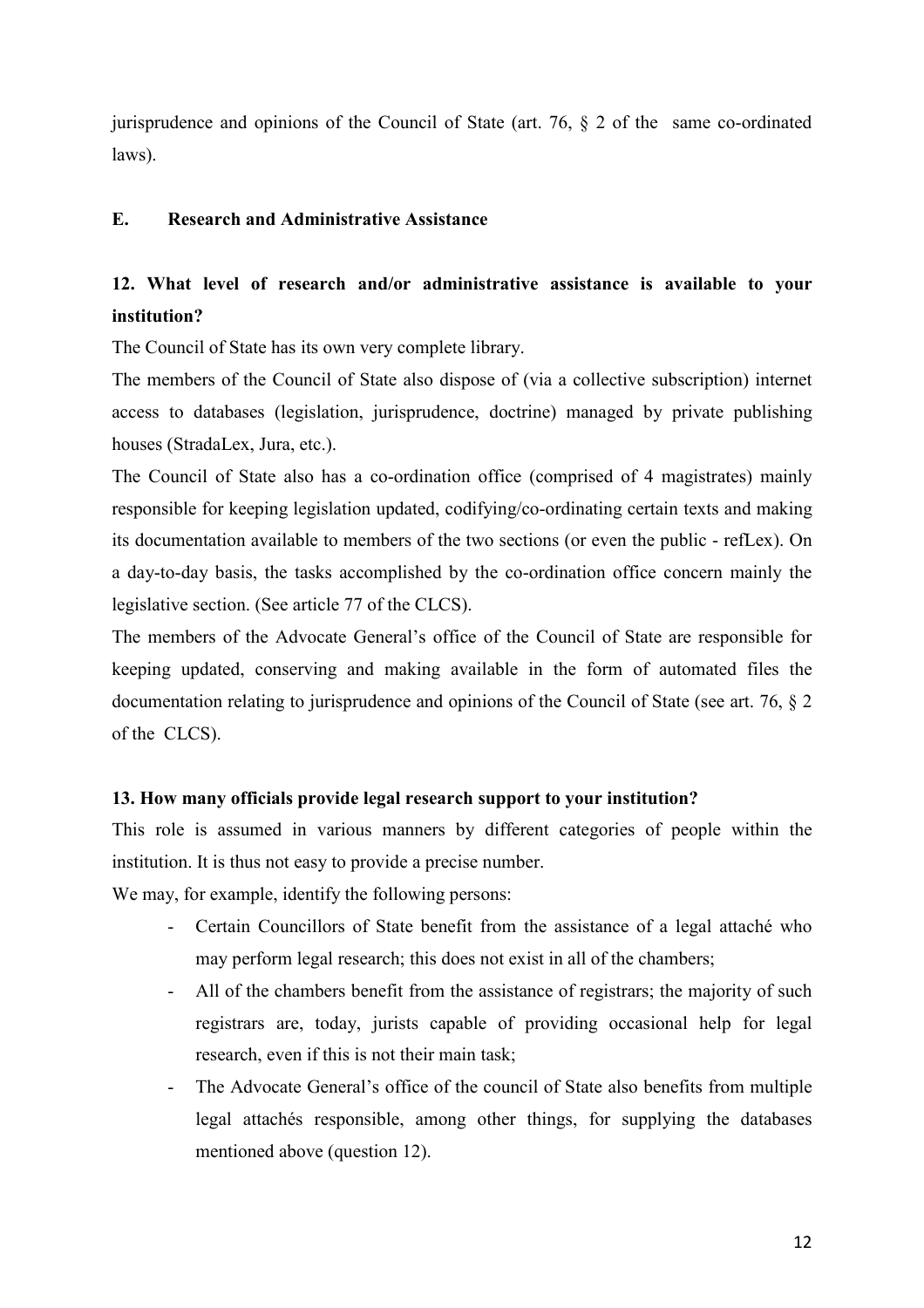## **14. Do officials which provide legal research assistance to your institution also provide administrative assistance?**

Yes, partially.

**15. Are research and administrative supports pooled (i.e. shared between judges) or assigned individually to judges or is there both a pool and some researchers assigned to individual judges? Please explain.**

No, in principle no pooling (see above, question 13).

The few legal attachés are, in general, assigned to one or another Councillor of State in a relatively random fashion. Given the budgetary restrictions, there are indeed not many of them left. It is thus impossible to assign one or more to each chamber, nor, *a fortiori*, to each Councillor.

# **16. If research and administrative support is assigned individually to judges, is there also a research and documentation or equivalent department which provides additional pooled research support?**

See question 12: The Council of State has a co-ordination office (comprised of 4 magistrates) mainly responsible for keeping legislation updated, codifying/co-ordinating certain texts and making its documentation available to members of the two sections (or even the public refLex).

### **17. To what extent, if at all, do assistants/réferendaires provide support to judges in your institution as regards specifically:**

As was detailed in question 13, the chambers possess some legal attachés. These may play a role in points (a) to (h) evoked below.

## **(a) Preparation of pre-hearing documents, such as a memorandum to assist the judge prior to the hearing of a case;**

- **(b) Undertaking legal research to assist a judge to make a decision in a case;**
- **(c) Discussing aspects of a case with a judge orally or in writing;**
- **(d) Consideration and evaluation of the relevant law;**
- **(e) Undertaking comparative law analysis;**
- **(f) Drafting sections of judgements;**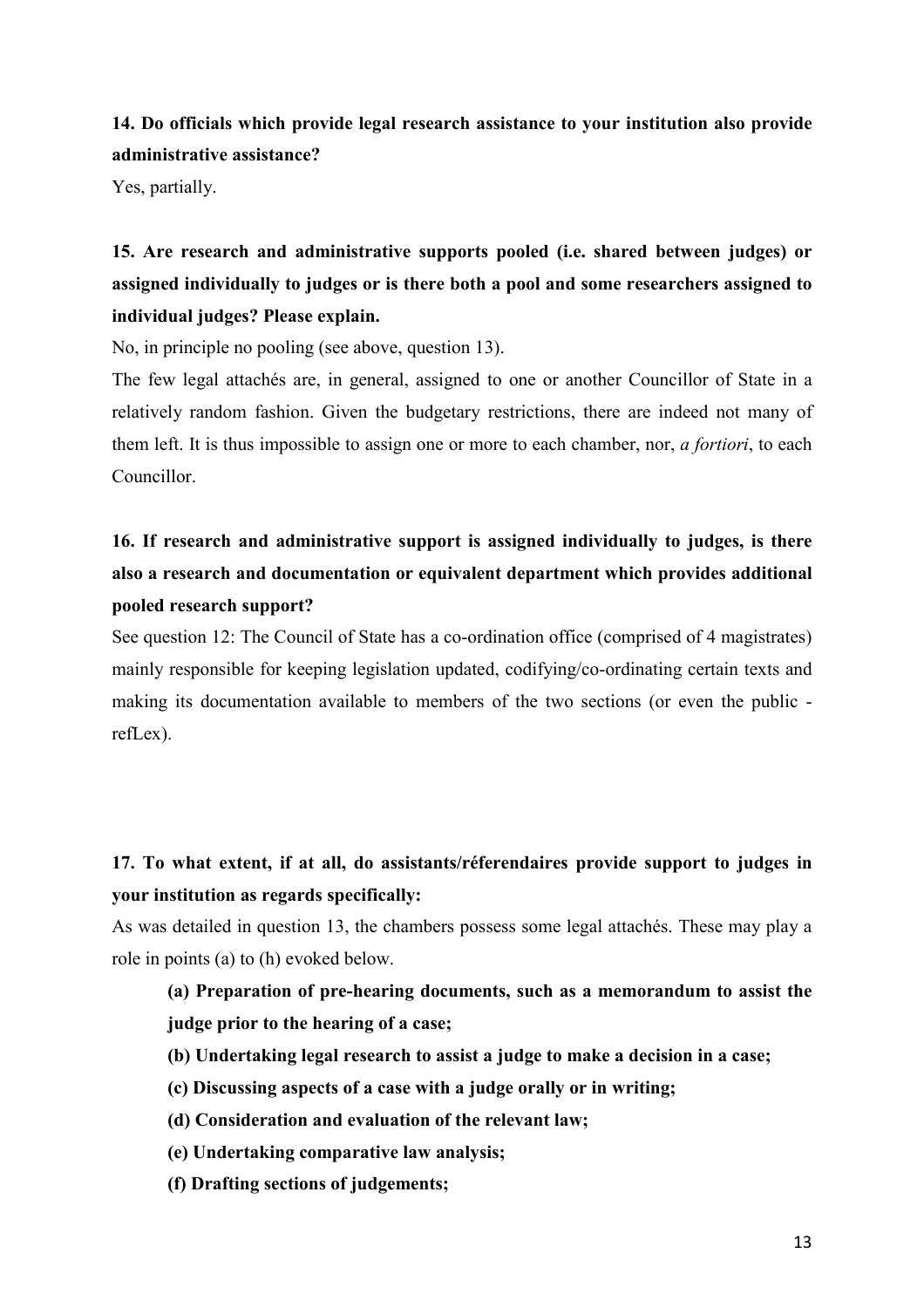- **(g) Putting forward a suggested or preliminary decision for judge(s) to consider;**
- **(h) Any other element that you consider is relevant in this context.**

#### **F. Oral hearings**

#### **18. Is there an oral hearing in all cases?**

No, not necessarily (see below, question 19 a-b-c).

#### **19. If there is not an oral hearing in all cases:**

#### **(a) What percentage of cases typically involves an oral hearing?**

On average, about 88% of cases involve a hearing.

### **(b) On what basis (formal rules or informal determinations) is it determined which cases will have an oral hearing?**

Before the administrative litigation section of the Council of State, the procedure is mainly written (exchange of procedural acts).

In theory, each case is however meant to have a hearing of oral arguments. There is the possibility for the parties to renounce the hearing by means of a joint declaration, but this possibility is never used.

However, many cases conclude with judgements said to be "without hearing." This means that due to the procedural behaviour of the parties, the laws on the CS and the various procedural regulations lay down either the presumption of discontinuance of the case (applicant's failure to act) or accelerated procedures for annulment (failure to act of the adverse party).

## **(c) Can parties to a case request an oral hearing? If yes, what is the significance or consequence of such a request?**

As detailed below, the parties are in principle always called to the hearing, without having to request it. However, in certain accelerated procedures due to the failure to act of one or the other party, this audience finally does not take place - except if the concerned party requests it.

# **20. Does deliberation take place between the judges before the oral hearing? If so, is this the practice in all cases or in some cases?**

No, the deliberation always occurs after the hearing.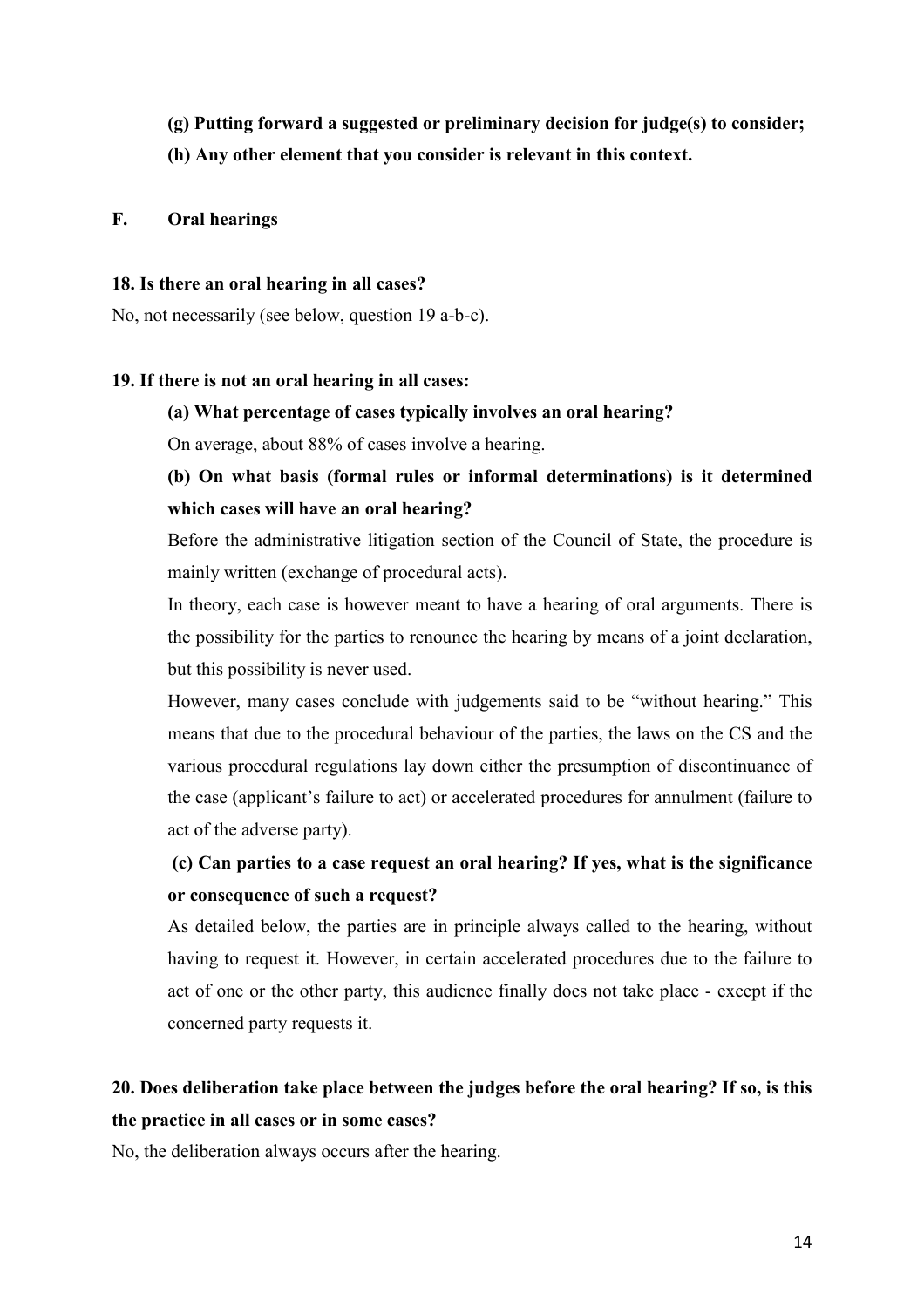#### **21. Are time limits imposed on parties making oral submissions before your institution?**

The oral arguments take place at the hearing, until the conclusion of the debates.

# **22. Are parties permitted to address the Court for an uninterrupted period of time? If so, for how long?**

Concerning the timeframe for recourse in annulment, the latter is 60 days counting from the publication of the notification or the cognizance. After this deadline, the recourse is inadmissible.

In other specific litigation (cassation and full jurisdiction, for example), the timeframe for recourse may be less than 60 days.

With regard to the contact with the Council of State, the parties have the possibility to contact the registry throughout the entire procedure.

# **23. Is discussion in the oral hearing confined to matters set out in the statements or written submissions of the parties or may it involve broader legal discussion between the lawyers/a party and the Court?**

The procedure being written before the Council of State, only the elements raised in the application and the statements of case may be evoked at the hearing. In a substantially new element intervenes, the debates are re-opened while permitting, if applicable, the filing of procedural documents and a complementary report. However, nothing forbids a request for specifications or explanations at the hearing regarding what is detailed in the documents. When the dossier is being examined, the judge rapporteur may send a message to the parties to inform them that they will be questioned on a particular point in the forthcoming hearing.

#### **24. Are parties permitted to file further written submissions following an oral hearing?**

No, unless the judgement pronounced after this hearing orders the re-opening of debates.

### **25. Is it possible for a judge to be excluded from proceedings based on a legal opinion expressed during an oral hearing giving rise to the perception of bias?**

In practice, the Councillors of State abstain from giving legal opinions at the hearing and it is legally forbidden for them to give consultations to the parties (co-ordinated laws, art. 109, 1°). Grounds for recusal of Councillors of State are the same as those laid down by the Judicial Code for magistrates of the judicial order and, according to the Court of cassation,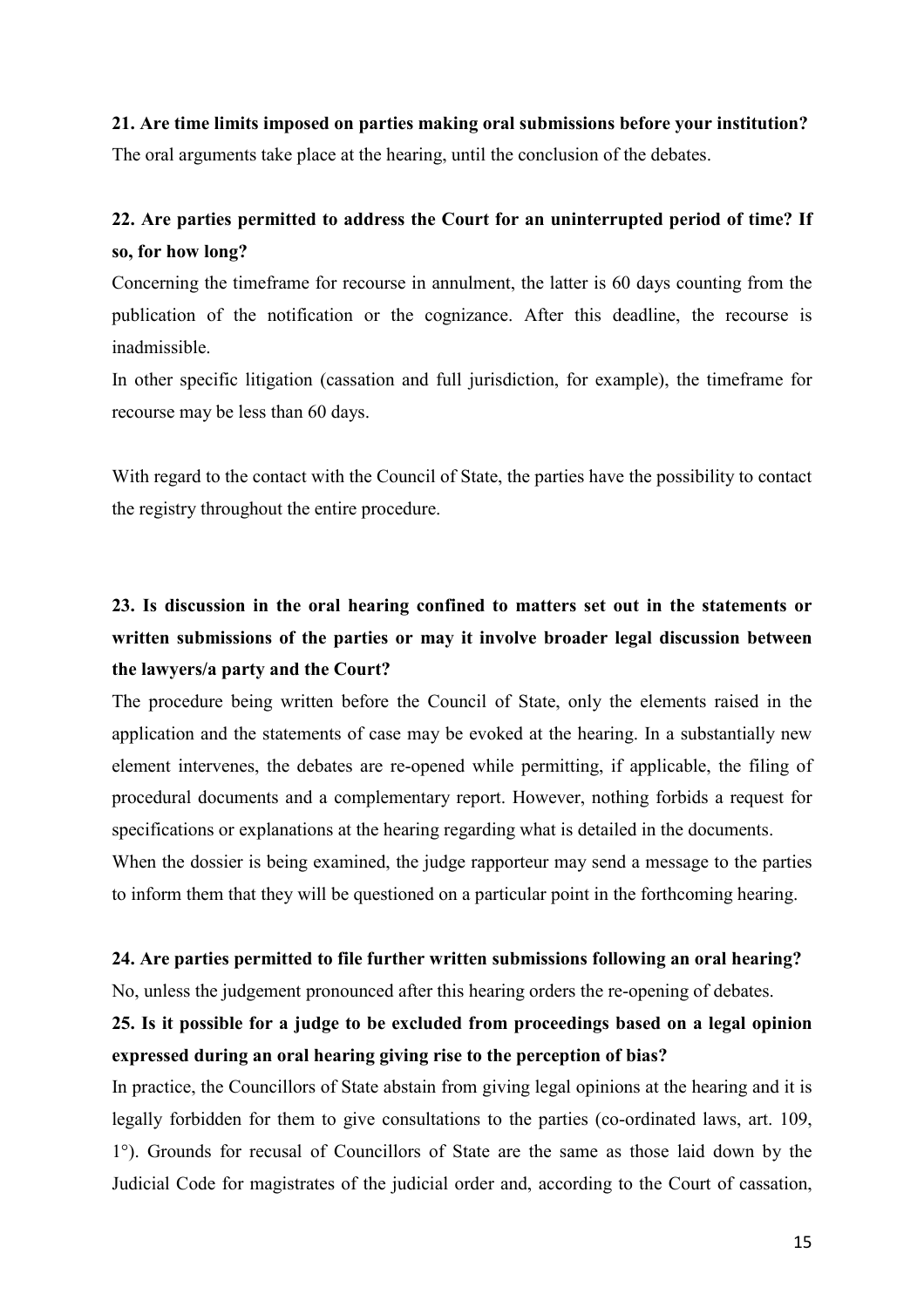the point of view expressed by the judge in an academic publication does not necessarily render him incompetent to handle a dispute touching upon this point of law (Cass., 15 October 2010, C.10.0580.N/1).

#### **G. Written submissions of parties**

**26. What is the usual length and level of detail of written submissions of parties provided to your institution? Please indicate the approximate number of pages (1.5 line spacing) of a 'typical' written submission**

| $0 - 5$ pages |    |
|---------------|----|
| $5-10$ pages  | ΙI |
| $10-20$ pages | X  |
| $20-30$ pages | X  |
| $30-40$ pages | ΙI |
| 40-50 pages   | ΙI |
| $50 + pages$  |    |

**27. Is there a maximum length for written submissions filed by parties in a case? If yes, please provide details.** 

No.

#### **H. Consideration of the case**

### **28. Can your institution raise points of law of its own motion (i.e. ex officio) or is it limited to the points raised by the parties to the case?**

The procedure being written, only the argumentation developed in the procedural documents, and particularly in the application, is examined.

The Council of State is however competent to automatically raise the breaching of the rules which bear upon public order, for example those which govern the admissibility of the recourse or means, or the competence of the author of the document.

#### **29. How is discussion, deliberation and decision-making structured in your institution?**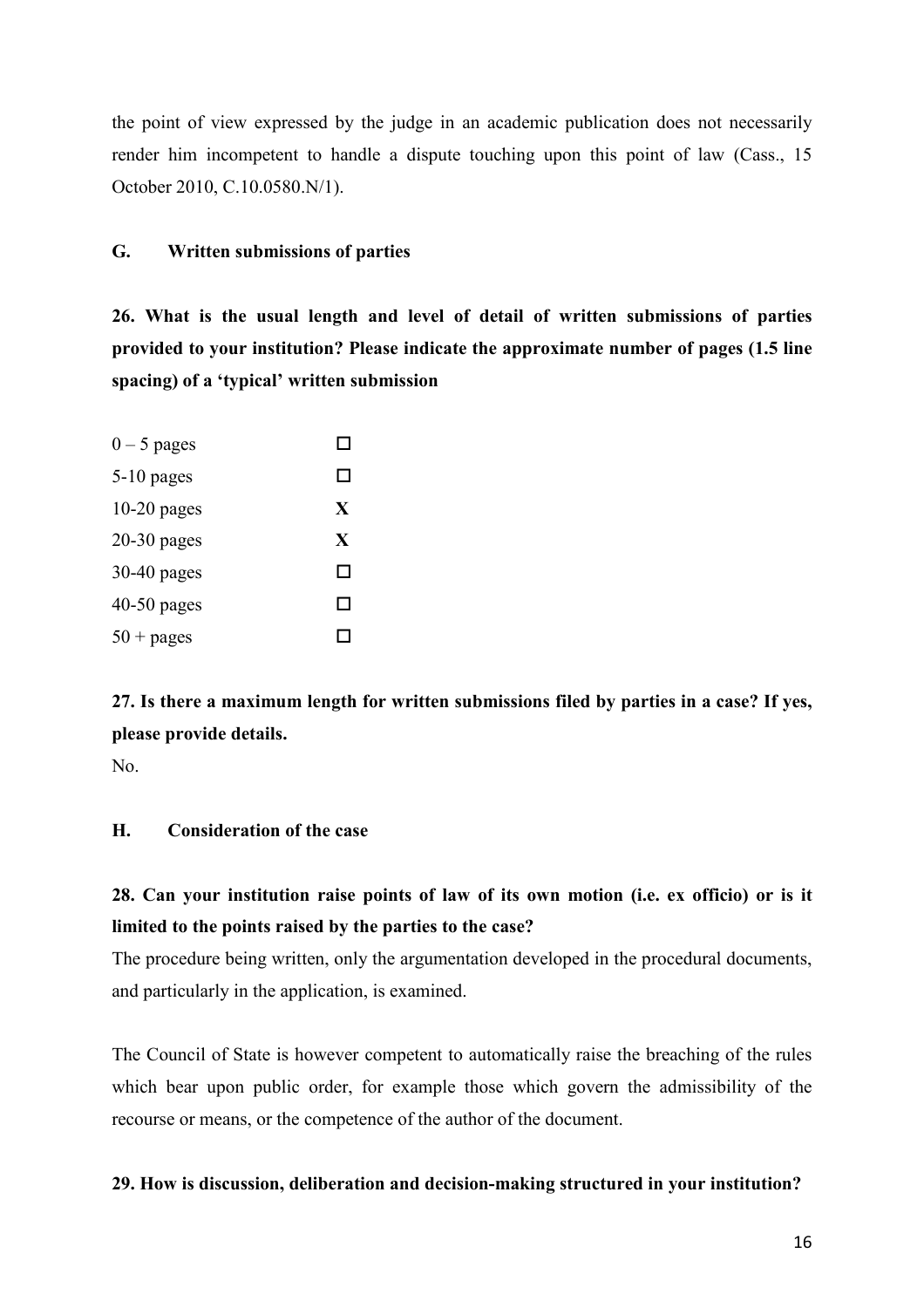There are no rules in this matter.

# **30. Does your institution deliberate in a number of different languages? If so, please provide some detail. For example, does your institution have more than one official language?**

The Council of State knows the three official languages of the country (French, Dutch and German), but each Councillor is allocated to a chamber pertaining to his linguistic role and deliberates in his language.

In certain specific circumstances, the deliberation may take place in multiple languages (general assembly, combined chambers, etc.). However, a judgement is only pronounced in the original language of the concerned dossier.

Only the bilingual chamber handles cases and renders judgements in two languages.

The combined chamber responsible for germanophone litigation (see question 10 a and e) is confronted with three national languages but only applies one procedural language per dossier (on the basis of the rules contained in the CLCS).

### **31. Are there rules, processes, or conventions about how discussions and votes take place?**

**If yes, specify the relevant rules etc.** There are no rules in this matter.

**32. How are preferences for particular outcomes communicated between the judges?** At the time of the deliberation, and in the confidentiality of the latter.

# **33. Where there is an oral hearing, to what extent does the oral hearing (as opposed to written submissions) influence the court's discussion, deliberation and decisionmaking?**

Very rarely, since everything has been already expressed in the procedural documents. The hearing may on the other hand may have a greater importance for urgent proceedings, in particular extremely urgent proceedings, not analysed in this questionnaire (cf. *supra* I.5).

# **34. Are there any other procedural rules or conventions that you believe impact significantly on the way in which cases are considered?**

No.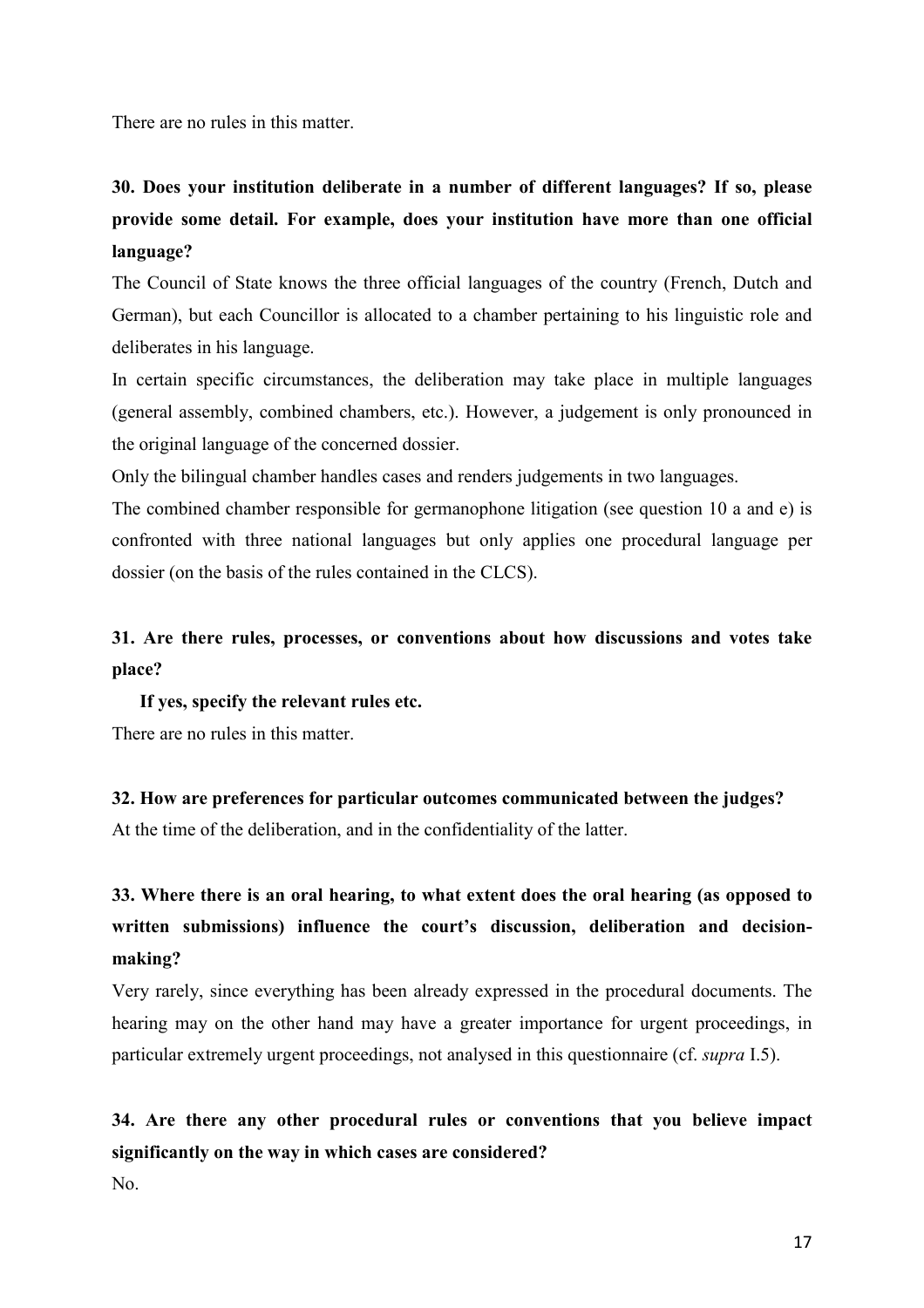#### **I. The decision of the institution**

## **35. Is the decision delivered on behalf of the institution or is it open to each individual judge assigned to the particular case to deliver a separate judgement?**

No, all of the judgements are pronounced in the name of the Council of State, and there is no mechanism for dissenting or concurring judgements.

**36. If the decision is delivered on behalf of the institution, does one judge write for the institution? If not, please explain how the judgement of the court is written for your institution. Are there formal rules or informal practice governing this?**

It is the Councillor rapporteur who draws up the draft judgement after tripartite deliberation cf. *supra* 10.j.

#### **37. How is the court's ruling/reasoning recorded?**

The thesis of the parties and the judicial reasoning are detailed in writing in the judgement.

### **38. Is there a distinction in your Supreme institution between the Judgement (i.e. reasons) and the Order (i.e. the operative ruling of the court)?**

From the structural viewpoint, the operative part concludes the judgement and is reiterated either in the word "Decision" or in the words "On these grounds, the Council of State decides:"

Before this operative part, the grounds follow the "Parties' arguments" and are expressed under the heading "Evaluation."

# **39. Are there any other distinctions of this nature in the decisions delivered by your institution?**

No.

#### **J. Timeframes for the decision-making process**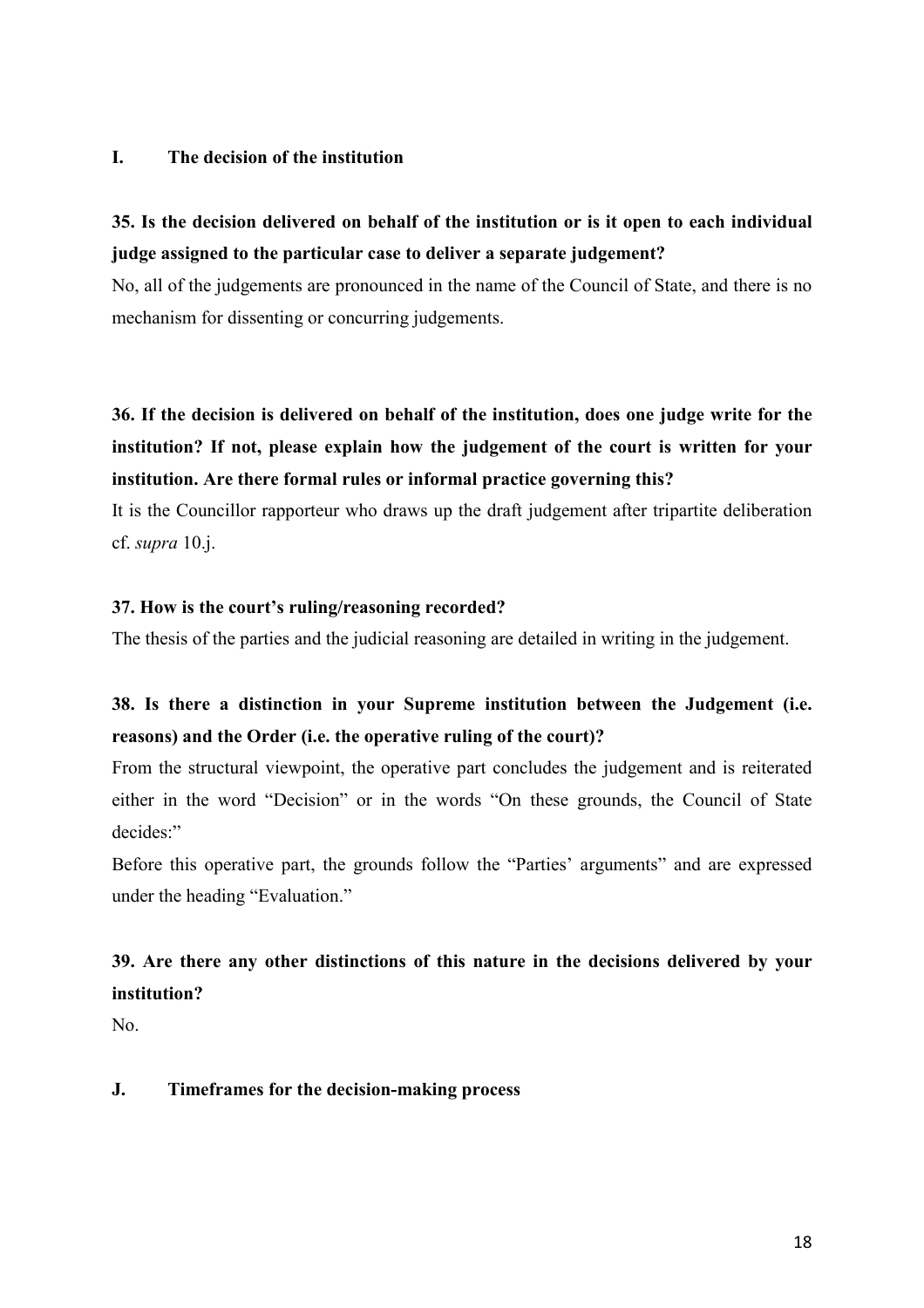**40. How long, on average, between consideration of a case by your institution and the making of a decision? Please indicate the approximate length of time between the introduction of the case into the system of the Supreme Administrative Court (rather than the time when the case first comes before a judge for consideration) and the final resolution of the case through, for example, the pronouncement of the final decision.** 

Over the previous judicial year and that in progress, the average time to process a "classic" case (containing solely an application for annulment and not being the object of procedural specificities) is about 26 months.

# **41. Is there a specific mandatory timeframe for deciding all cases? If yes, please provide details.**

There is a timeframe for all procedures for annulment: the judgement must be pronounced within twelve months of the day upon which the auditor's report on the case was established (article 15 of the order of the Regent of 23 August 1948, previously mentioned).

# **42. Are there specific mandatory timeframes for particular categories of cases? If yes, please provide details of the categories of cases and the relevant timeframes.**

The main timeframes (which are procedural) are the following:

- Article 11 *bis* of the CLCS: When the Council of State annuls an act, the applicant party has the possibility (within sixty days) to request a compensating indemnity. If it does this, the Council of State must then rule upon this request for a compensating indemnity within 12 months of the notification of the judgement recording the illegal act.
- Article 20,  $\S$ § 3 and 4, of the CLCS: When it is seised for recourse in annulment, the Council of State must rule on its admissibility within a month of the reception of the dossier of the concerned jurisdiction (the King has the possibility, via a royal decree, to reduce this timeframe to 8 days, but he has never done this). If the recourse in annulment is declared admissible by order, the Council of State must rule on this recourse within 6 months of the order.
- Article 15 of the GPR: When it is seised for an application for annulment, the Council of State must rule within 12 months of the day upon which the report of the advocate general's office was drawn up.

If a stay was orders through a judgement, it must rule upon the application for annulment within six months of the pronouncement of this judgement (article 17,  $\S$  5 of the CLCS).

Other timeframes exist, notably in the litigation in full jurisdiction or in certain more specific provisions, such as article  $26bis$  of the CLCS<sup>[5](#page-19-0)</sup>.

<span id="page-19-0"></span> $5$  As a reminder, in urgent proceedings, see article 17, § 5, of the CLCS : If the Council of State is seised for a stay of judgement, it must pronounce upon this within 45 days. If the stay is ordered, the Council of State must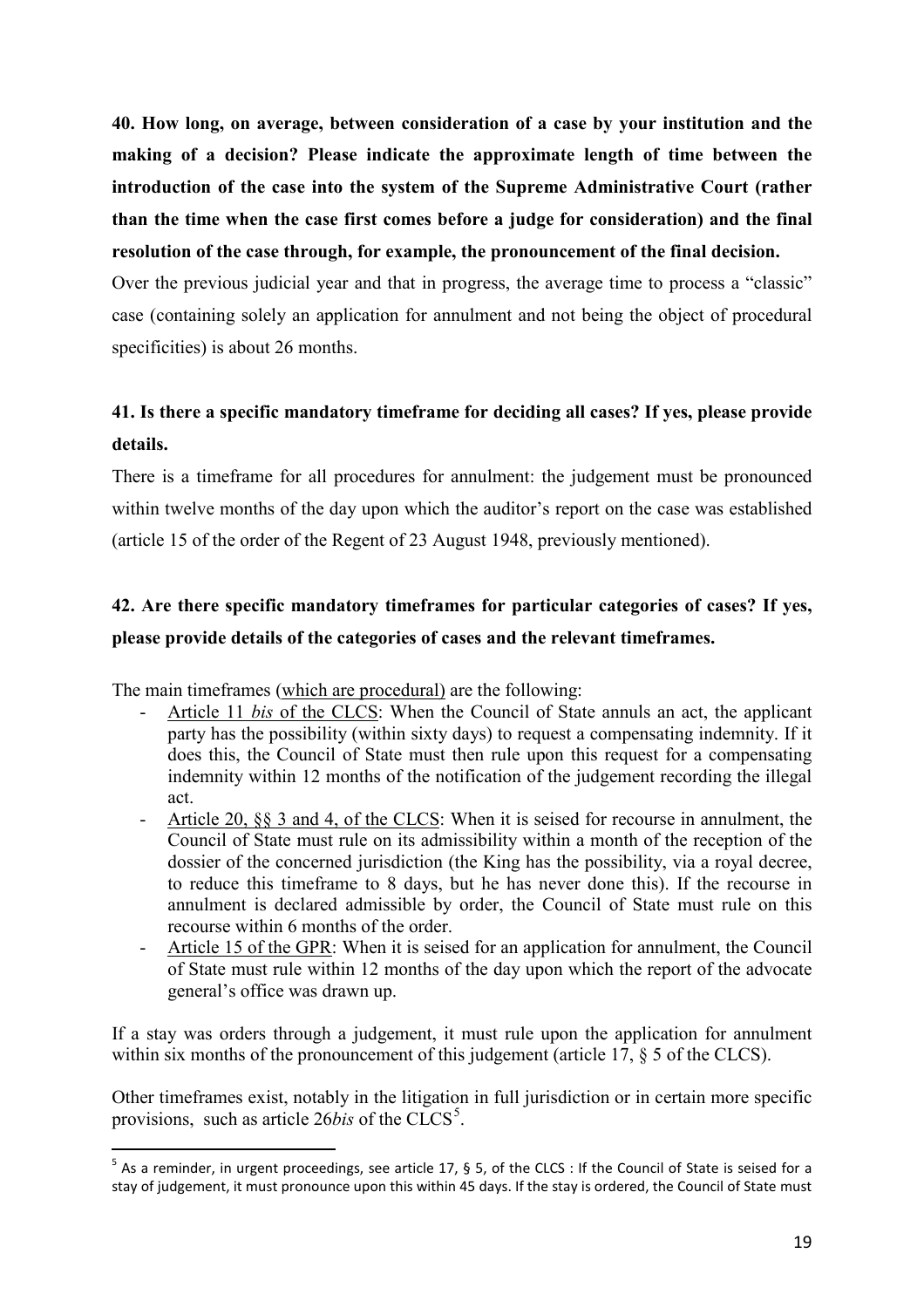# **43. If there are no mandatory timeframes for deciding cases, is there a certain amount of time that it is considered appropriate for the decision-making process to take? If yes, please provide details.**

The reasonable timeframe as laid down in the jurisprudence of the European Court of Human Rights.

# **44. If there are mandatory timeframes applicable to the decision-making process in your institution , is it ever difficult for the court to abide by these timeframes? If yes, what are the main reasons for this?**

As detailed above (see question 42), the timeframes in which the Council of State is invited to rule are procedural timeframes, not obligatory timeframes. Procedural specificities or an excessive temporary workload may explain why they may not always be complied with. There is also a minimum "irreducible" timeframe linked to the exchange of procedural documents among the parties as well as a double examination ( advocate's office then Council).

**45. If there are no mandatory timeframes for deciding cases, but by convention or practice, there is a certain amount of time that is considered appropriate for the decision-making process to take, is it ever difficult for the court to abide by this timeframe? If yes, what are the main reasons for this?** 

See question 44 above.

 $\overline{a}$ 

#### **K. Developments over time**

### **46. Have the processes you have outlined in the preceding answers been subject to any significant changes in the last five years?**

The latest reform of 2014 introduced as a major novelty the request for a compensating indemnity in the co-ordinated laws.

then rule upon the application for annulment within 6 months of the pronouncement of the judgement which ordered the stay.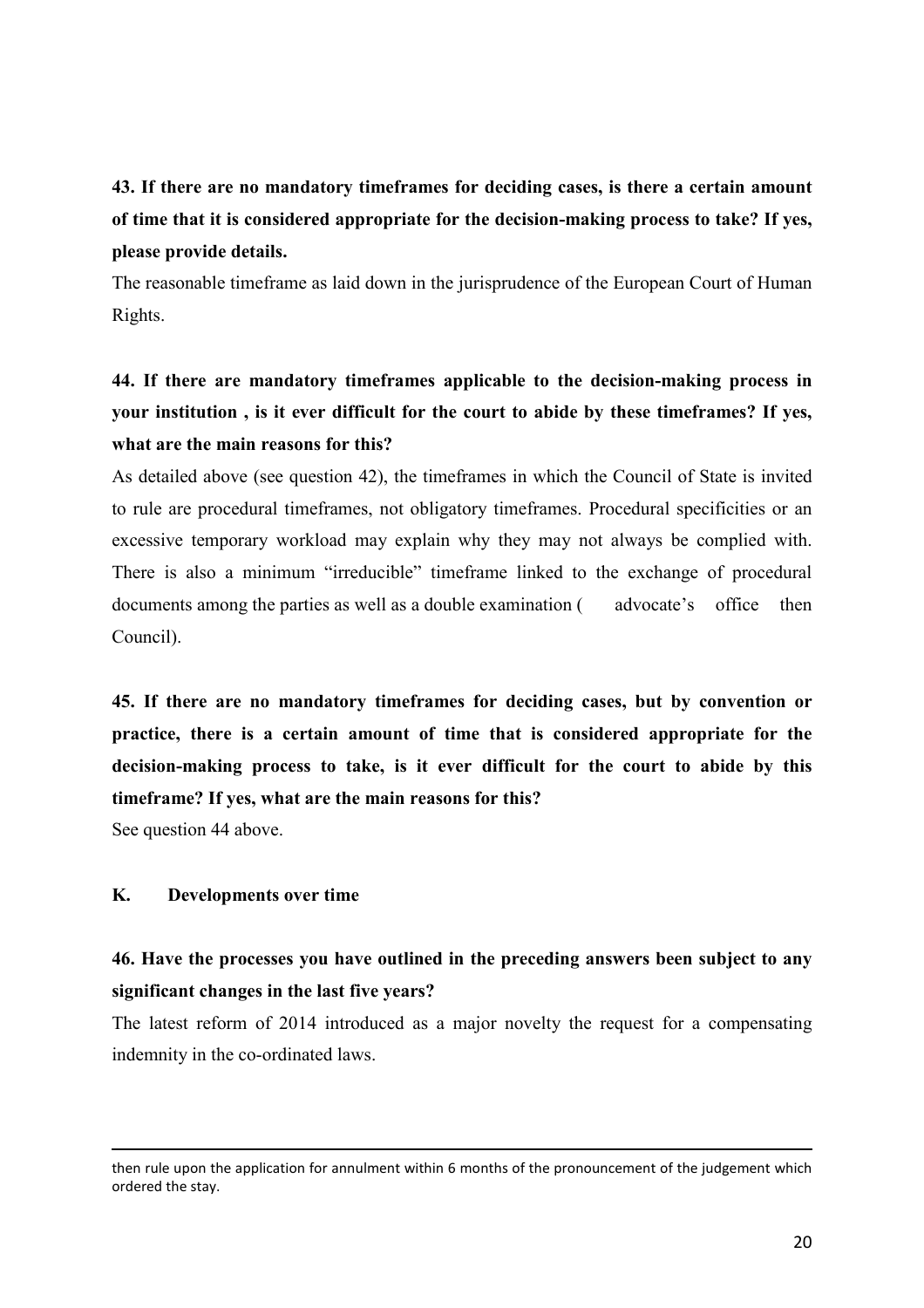The Council of State rules on this matter in equity, whereas previously the indemnification following judgements of annulment or recording an illegal act came under the exclusive competence of the judicial jurisdictions.

This reform required a revision of the Belgian constitution.

Also in 2014, the Council of State was given new instruments and certain of its available tools were enlarged. It also has the possibility to enjoin something to the parties (under pain of penalty), it has the option to give explanations in its judgements and maintain the effects of certain annulled acts. The Council of State also grants, since this year, procedural indemnities (cost of legal fees).

### **47. If yes, have these changes had an effect on the way cases are considered and decided?**

These modifications necessarily impact the judges' working methods; the processing of cases became in certain respects weightier. As regards the granting of a possible compensating indemnity, there is a brand-new role for the Council of State. The judges had to familiarise themselves with this new duty.

### **48. Do these changes constitute an improvement in your view? If yes, please provide details.**

Yes, without a doubt, and including for the person answerable to the law who requests a compensating indemnity of the Council of State following a judgement recording an illegal act. This removes the necessity for a new procedure before another judge.

The other reforms also aim to economise procedures.

#### **I. Further comments or observations**

**49. Is there anything about your institution and/or its particular decision-making processes that you believe is not captured in the questions above, or any contextual information that you believe would aid our understanding of the decision-making processes in your court?** 

A characteristic of the Council of State is that a double examination of cases is systematically undertaken: first by the Advocate's office (see question 11), which proposes a solution to the dispute, and then by the Council, which decides. This double examination necessarily has repercussions upon the average case processing time.